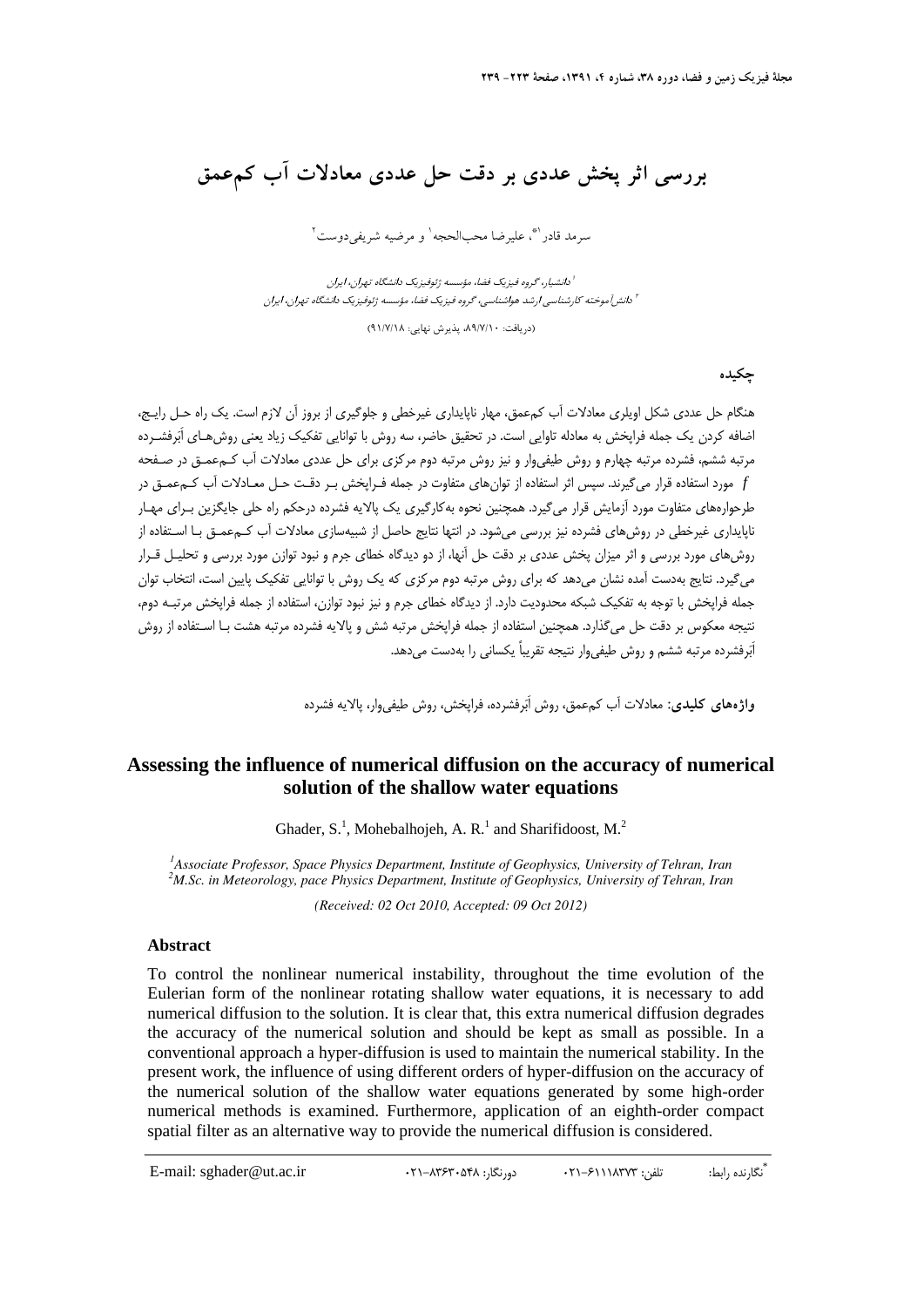In the present work, the vorticity-divergence-mass representation of the shallow water equations is considered for numerical simulation. To advance the governing equations in time the semi-implicit approach combined with the three level leapfrog method for the time discretization of the temporal derivatives, is used. The second-order central, the fourth-order compact, the sixth-order super compact finite difference and the pseudospectral methods are applied to spatial differencing of the shallow water equations.

For a quantitative assessment of accuracy, the global measures of the distribution of mass between potential vorticity iso-levels, called mass error, is used. In addition, based on the results of some recent investigations, decomposing a flow into a balanced part representing vortical flow and an unbalanced part representing freely propagating inertiagravity waves has found significant usefulness in the accuracy analysis of the numerical solution of the primitive equations. Therefore, in this work the representation of balance and imbalance are also used for quantitative assessment of the numerical accuracy.

It is found that the numerical diffusion plays a crucial role in the accuracy of numerical solution. Results show that using lower order hyper-diffusion terms degrades the numerical accuracy. Furthermore, results show that using higher orders of hyperdiffusion for the sixth-order super compact and pseudo-spectral method is essential. In addition, it is observed that based on the quantitative measures of the mass error, using a sixth-order hyper-diffusion term or using the eighth-order compact spatial filter has nearly a similar effect on the numerical accuracy of the shallow water equations generated by the sixth-order super compact finite difference and the pseudo-spectral methods. The same conclusion is valid based on the quantitative measures of the imbalance in particular for hyper-diffusion terms with orders greater than two.

**Key words**: Shallow water equations, Super compact method, Hyper-diffusion, Pseudospectral method, Compact filter

است. لازم به ذكر است كه فراپخش اضافهشده هيچگونـه ارتباطي به پخش فيزيكي ندارد و ميبايد تا حد امكان كم باشد.

.<br>تحقيـق حاضـر بـه بررسـي اثـر بـه كـار گيري جمـلات فـراپخش متفـاوت بـردقـت حـل عـددي شـكل اويلـري معادلات آب كمعمق برحسب متغيرهاي تاوايي، واگرايي و ارتفاع ميپـردازد. در كـار مربـوط بـه قـادر و همكـاران (2009)، اثر روشهاي مختلف حل عـددي بـر دقـت حـل معادلات آب كمعمق با يكـديگر مقايسـه شـده اسـت، در حالي كه در اين تحقيق تأثير جملات فراپخش و نيز پالايه فشـرده بـردقـت حـل عـددي معـ ادلات آب كـمعمـق در هريك از روشها مورد بررسي قرار ميگيرد. در واقع ايـن نكتـه كـه اسـتفاده از جملـه فـراپخش مـيتوانـد ازوقـوع هنگام حل عددي شـكل اويلـري معـادلات آب كـمعمـق برحسب متغيرهاي تاوايي، واگرايي و ارتفاع (يا متغيرهـاي وابسته ديگر) ميبايد ناپايداري غيرخطي را در حل عددي بـه نحـوي مهـار و از بـروز آن جلـوگيري كـرد. يكـي از راهحلهاي رايج كه بسياري از محققان، از جمله دريچل و همكاران (1999) براي معادلات آب كـمعمـق و ديگـران براي شبيهسازي ساير شارههاي تراكمناپذير (از جمله يـائو وهمكـــاران، 1995؛ مـــاريوتي وهمكـــاران، 1994) بهكارگرفتهاند، شامل اضافهكردن يك جمله ميراكننده بـه شكل اويلـري معادلـه تـاوايي، هنگـام حـل عـددي اسـت . وظيفـه اصـلي ايـن جملـه فـراپخش (Hyperdiffusion(از ديدگاه عددي، حفظ پايداري حـل و جلـوگيري از وقـوع ناپايـداري غيرخطـي در طـي انتگـرالگيـري از معـادلات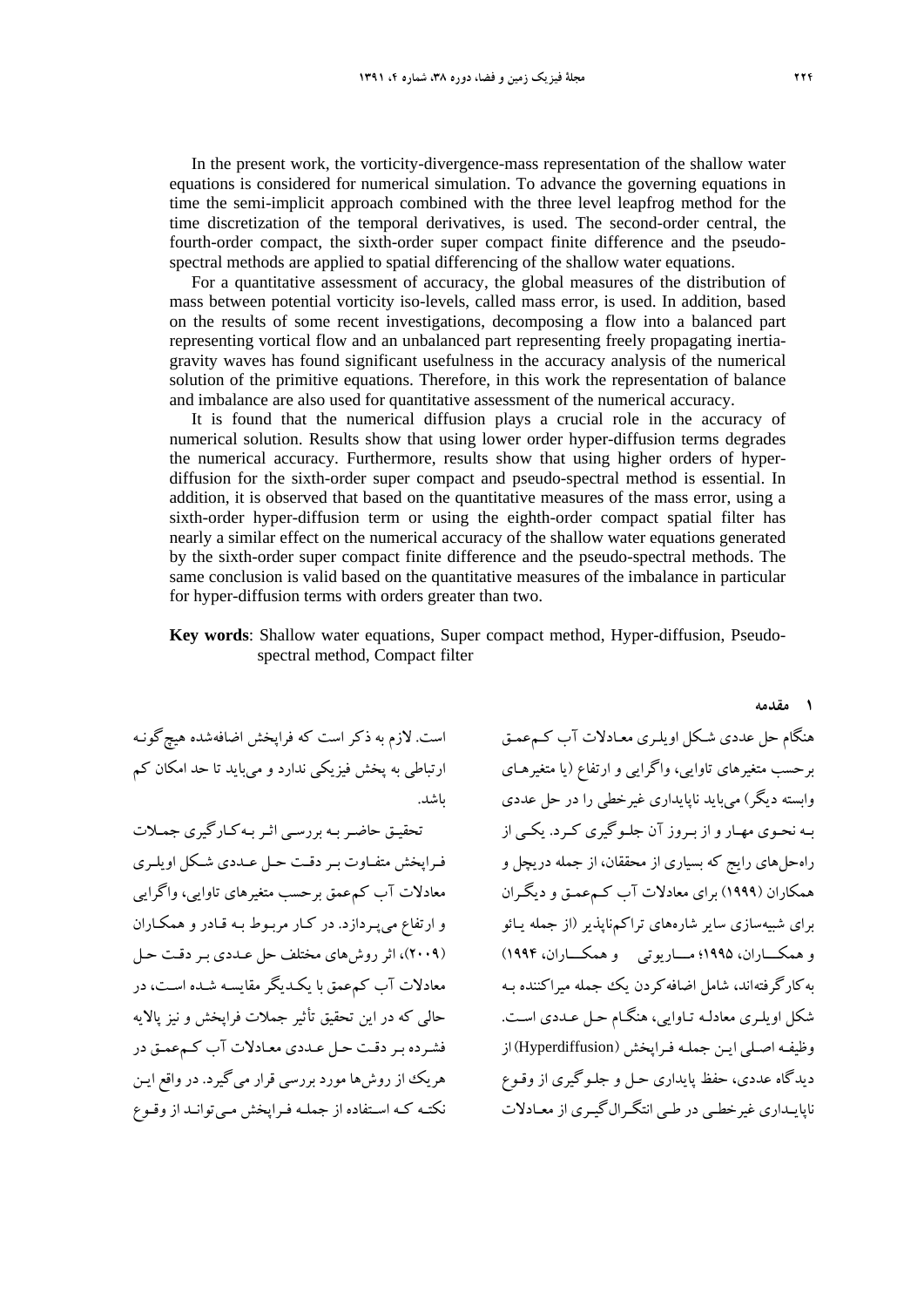ناپايداري غيرخطي در شبيهسازيهاي عـددي، جلـوگيري كند، براساس بسياري از پژوهشهاي موجود (بـراي مثـال دورن، 1999) و نيز نتايج عرضـه شـده در پـژوهش فعلـي، امـري شـناخته شـده اسـت. امـا افـزودن ميرايـي مصـنوعي بـهصـورت جملـه فـراپخش، در عـين جلـوگيري از بـروز ناپايداري غيرخطي، ميتوانـد بـر دقـت حـل عـددي تـأثير منفي بگذارد. در واقـع در انتخـاب و تنطـيم روش افـزودن ميرايــي، لازم اســت هــمزمــان بــا حفــظ پايــداري حــل عـددي، ميـزان تـأثيرمنفـي بـردقـت حـل تـا حـد امكـان كاهش يابد.

مسـئله تـأثيرمنفـي ميرايـي مصـنوعي، هنگـامي كـه از روشهاي با توانايي تفكيك زياد (مانند روش طيفيوار يـا روشهـاي فشـرده) بـراي حـل عـددي معـادلات اسـتفاده مي شود، اهميت بيشـتري پيـدا مـي كنـد. چـرا كـه از يـك طرف براي افزايش دقت حل عددي، روشي با دقـت زيـاد مـورد اسـتفاده قـرار گرفتـه اسـت،ولـي از طـرف ديگـر، استفاده نكردن از ميرايي متناسب بـا ذات روش عـددي بـه كارگرفته، ميتواند با اثر گذاشتن نامطلوب بر دقت، باعث كاهش دقت حل عددي شود.

با توجه به نكاتي كـه در بـالا ذكـر شـد، مقالـ ه حاضـر اثــرروشهــاي متفــاوت واردكــردن ميرايــي مصــنوعي را بر دقت حل عددي معـادلات آب كـمعمـق در صـفحه *f* ، مـورد بررسـي قـرار خواهـد داد. در پـژوهش حاضـر براي حل معادلات آب كمعمـق و گسسـتهسـازي مكـاني آنهـا از چهـار روش حـل عـددي اسـتفاده شـده كـه شـامل روشهـاي تفاضـل متنـاهي اَبرفشـرده (compact Super( مرتبه ششـم، فشـرده مرتبـه چهـارم، مرتبـه دوم مركـزي و روش طيفــيوار هســتند. درنهايــت بــا محاســبه خطاهــاي حل عـددي از ديـدگاههـاي متفـاوت، تـأثير ميـزان پخـش پيشنهادي بـردقـت حـل عـددي معـادلات ، مـورد بررسـي بيشترقرار ميگيرد.

در ادامه ابتدا معادلات آب كمعمق برحسب متغيرهاي

تــاوايي، واگرايــي وارتفــاع معرفــي مــيشــود و ســپس روش هاي گسستهسازي مكاني معادلات را ذكر مـي كنـيم. در بخش 3 معادله تاوايي بيان ميشود و علاوه بر جمـلات فـراپخش پالايـه مكـانياي كـه بـه جـاي جملـه فـراپخش ميتواند در معادله تاوايي مورد استفاده قرار گيرد، معرفـي ميشود. در بخش 4 نيز نتايج حاصل از حـل عـددي ذكـر مــيشــود و در ادامــه در بخــش 5 بــه مقايســه دوروش اَبرفشرده مرتبـه شـش و روش طيفـيوار مـيپـردازيم و در انتها در بخش 6 از مباحـث صـورت پذيرفتـه نتيجـهگيـري خواهد شد.

**2 معادلات آب كمعمق**  در تحقيـق حاضـرمعـادلات آب كـمعمـق در صـفحه *f* برحسب متغيرهـاي تـاوايي ( ζ )، واگرايـي ( δ ) و ارتفـاع بهصورت زير درنظر گرفته ميشود (دريچـل و همكـاران، :(1999

$$
\frac{\partial \zeta}{\partial t} = -\nabla \cdot \left[ (\zeta + f) \mathbf{v} \right]
$$
 (1)

$$
\frac{\partial \delta}{\partial t} + \mathcal{H} h' =
$$
  
 
$$
f(\zeta - fh') + 2J(u, v) - \nabla \cdot (\mathbf{v}\delta)
$$
 (7)

$$
\frac{\partial h'}{\partial t} + \delta = -\nabla \cdot (\mathbf{v}h')
$$
 (†)

\n
$$
V
$$
\n

\n\n $V$ \n

\n\n $V$ \n

\n\n $V$ \n

\n\n $V$ \n

\n\n $V$ \n

\n\n $V$ \n

\n\n $V$ \n

\n\n $V$ \n

\n\n $V$ \n

\n\n $V$ \n

\n\n $V$ \n

\n\n $V$ \n

\n\n $V$ \n

\n\n $V$ \n

\n\n $V$ \n

\n\n $V$ \n

\n\n $V$ \n

\n\n $V$ \n

\n\n $V$ \n

\n\n $V$ \n

\n\n $V$ \n

\n\n $V$ \n

\n\n $V$ \n

\n\n $V$ \n

\n\n $V$ \n

\n\n $V$ \n

\n\n $V$ \n

\n\n $V$ \n

\n\n $V$ \n

\n\n $V$ \n

\n\n $V$ \n

\n\n $V$ \n

\n\n $V$ \n

\n\n $V$ \n

\n\n $V$ \n

\n\n $V$ \n

\n\n $V$ \n

\n\n $V$ \n

\n\n $V$ \n

\n\n $V$ \n

\n\n $V$ \n

\n\n $V$ \n

\n\n $V$ \n

\n\n $V$ \n

\n\n $V$ \n

\n\n $V$ \n

\n\n $V$ \n

\n\n $V$ \n

\n\n $V$ \n

\n\n $V$ \n

\n\n $V$ \n

\n\n $V$ \n

\n\n $V$ \n

\n\n $V$ 

راســـت دو معادلـــه واگرايـــي وارتفـــاع بـــا اســـتفاده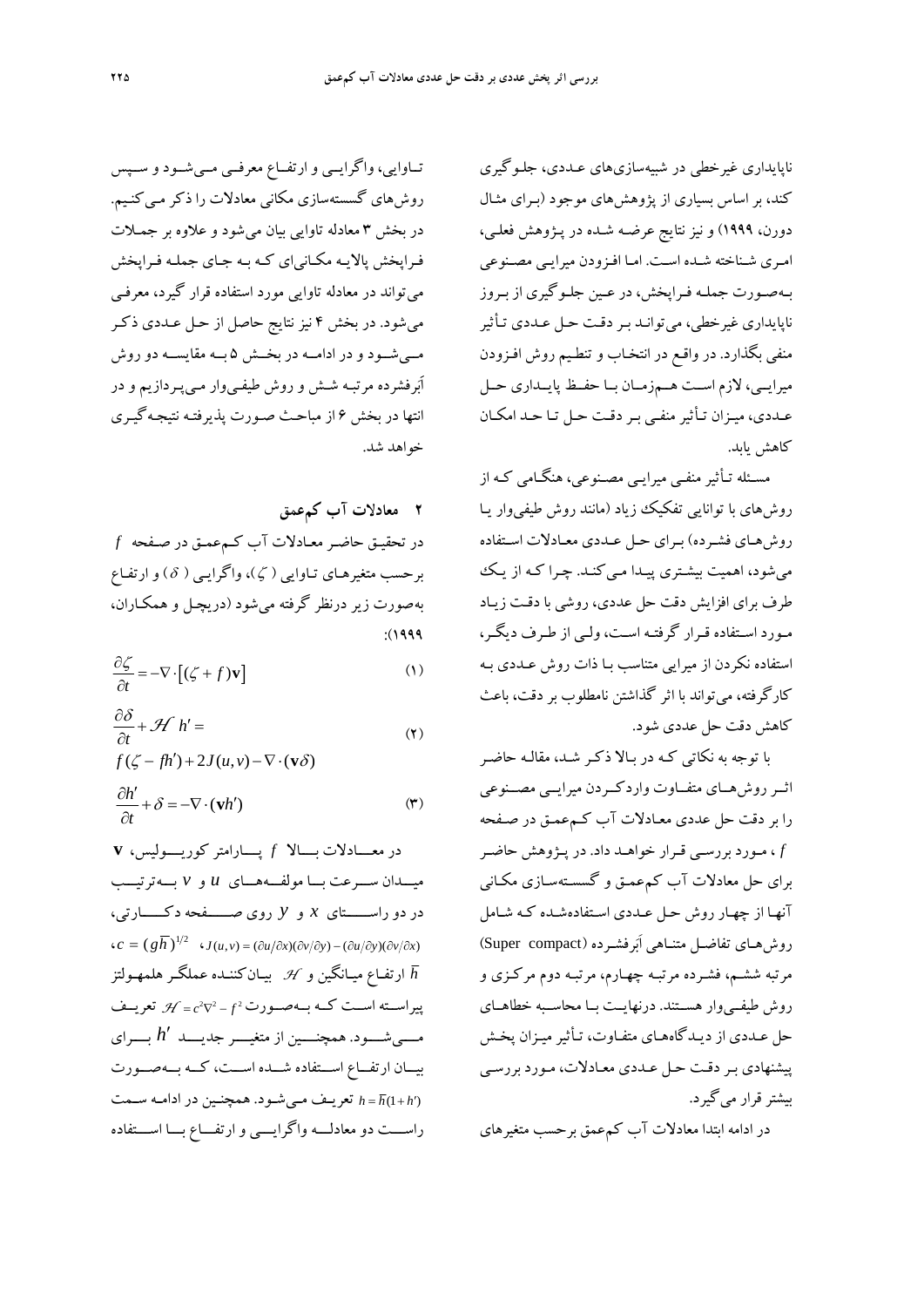از تعريـــــف  $S_{\delta} = f(\zeta - fh') + 2J(u,v) - \nabla \cdot (\mathbf{v}\delta)$  و  $S_h = -\nabla \cdot (\mathbf{v} h')$  نمــــايش داده مـــي شـــود. هنگــــام حـــل عــددي، ايــن معــادلات بــا اســتفاده از روش نيمــهضــمني (Semi implicit) (ريچي، ۱۹۸۸) فرمولبنـدي مـي شـوند. در ادامه به نحوه فرمولبندي معادلات بـا اسـتفاده از روش پيشگفته خواهيم پرداخت.

**1-2 فرمولبندي نيمهضمني**  در روش نيمهضمني لازم است تا با جملات مسئول انتشـار امواج گراني در معادلات آب كمعمق بهصـورت خاصـي برخـورد شـود. جمـلات مسـئول انتشـار امـواج گرانـي در معادلات واگرايي و ارتفاع وجود دارنـد و بـههمـين دليـل روش نيمهضمني تنها بر اين معادلات اعمال ميشود. پـس از اعمال روش نيمهضمني و بهكارگيري روش ليپفـراگ بــراي گسســتهســازي زمــاني معــادلات واجــراي پــارهاي محاسبات جبري، معادلات (2) و (3) بـه شـكل دو معادلـه هلمهولتز درميآيند.

بــــا تعريــــف دو متغيــــر جديــــد بــــهصــــورت و  $\overline{h} = (h'^{n+1} + h'^{n-1})/2$  مـــي تــوان دو  $\overline{\delta} = (\delta^{n+1} + \delta^{n-1})/2$ معادله هلمهولتز بهدستآمده را بـهصـورت زيـربازنويسـي كرد:

$$
\left(\mathcal{H} - \frac{1}{\left(\Delta t\right)^2}\right)\overline{h}' =
$$
\n
$$
-\frac{1}{\Delta t} \left(\frac{h^{m-1}}{\Delta t} + S_h^n\right) + \left(\frac{\delta^{n-1}}{\Delta t} + S_\delta^n\right)
$$
\n
$$
(*)
$$

$$
\Delta t \quad \Delta t \qquad \Delta t
$$
\n
$$
\overline{\delta} = -\frac{\overline{h}'}{\Delta t} + (\frac{h'^{n-1}}{\Delta t} + S_h^n)
$$
\n
$$
(2)
$$

در روابط بالا، بالانويس *n* نشاندهنده گـام زمـاني اسـت. در اينصورت بـا داشـتن مقـادير*h* و و اسـتفاده از دو متغير تعريفشده، مقدار و*h* را در زمان1 *n* بهدست ميآوريم.

هنگام حل عددي معادله (4) با توجه به وجود جملات در اين رابطه، به ميدان باد نيـاز اسـت و بايـد *S* مـي *<sup>n</sup>*و *Sh <sup>n</sup>*

اين ميدان را از روي ميدانهاي واگرايي و تاوايي محاسـبه كرد. براي رسيدن به اين منظـور، از معـادلات پواسـون بـه شكل زيراستفاده ميكنيم:

$$
\nabla^2 \psi = \zeta \, \nabla^2 \chi = \delta \tag{9}
$$

پس از حل معادلات بالا و بهدست آمدن تـابع جريـان (  $(y)$  ) و پتانســيل ســرعت (  $(x$  )، مؤلفــههــاي ميــدان بــاد را ميتوان بهصورت زيرمحاسبه كرد:

$$
u = \frac{\partial \chi}{\partial x} - \frac{\partial \psi}{\partial y}, v = \frac{\partial \chi}{\partial y} + \frac{\partial \psi}{\partial x}
$$
 (V)

براي حل معادلات بيضوي هلمهولتز و پواسون در كار حاضر، از روش گراديان هم<sub>ي</sub>وغ (Conjugate Gradient) استفاده ميكنيم. براي جزئيات مربوط به اين الگـوريتم بـه مراجـع اسـمولاركي يـويچ و مـارگولين (,1994 2000) و ايزِرلس (1996) مراجعه شود.

**2-2 روشهاي گسستهسازي مكاني معادلات**  همانطور كه ذكر شد، براي گسسـتهسـازي بخـش مكـاني معادلات آب كمعمق در اين تحقيـق از چهـار روش حـل عددي استفاده ميشود.

جزئيات مربوط به فرمولبندي روشهاي فشرده مرتبـه چهــارم و اَبرفشــرده مرتبــه ششــم در كــار اصــفهانيان و همكــاران (2005) آمــده اســت. در اينجــا فقــط روابــط اَبرفشرده مرتبه ششم بـراي بـرآورد مشـتق اول و دوم بيـان ميشود. مجموعه اول براي برآورد مشـتق اول، شـامل ، و  $\varphi''$  است.  $\varphi'$ 

$$
\varphi_{j+1} - \varphi_{j-1} - 2d\varphi'_j - \frac{1}{60}d^3\varphi'''_{j-1}
$$
  

$$
-\frac{3}{10}d^3\varphi'''_{j} - \frac{1}{60}d^3\varphi'''_{j+1} = 0
$$
 (A)

$$
\varphi'_{j+1} - 2\varphi'_{j} + \varphi'_{j-1} - \frac{1}{12}d^{2}\varphi'''_{j-1}
$$

$$
-\frac{5}{6}d^{2}\varphi'''_{j} - \frac{1}{12}d^{2}\varphi'''_{j+1} = 0
$$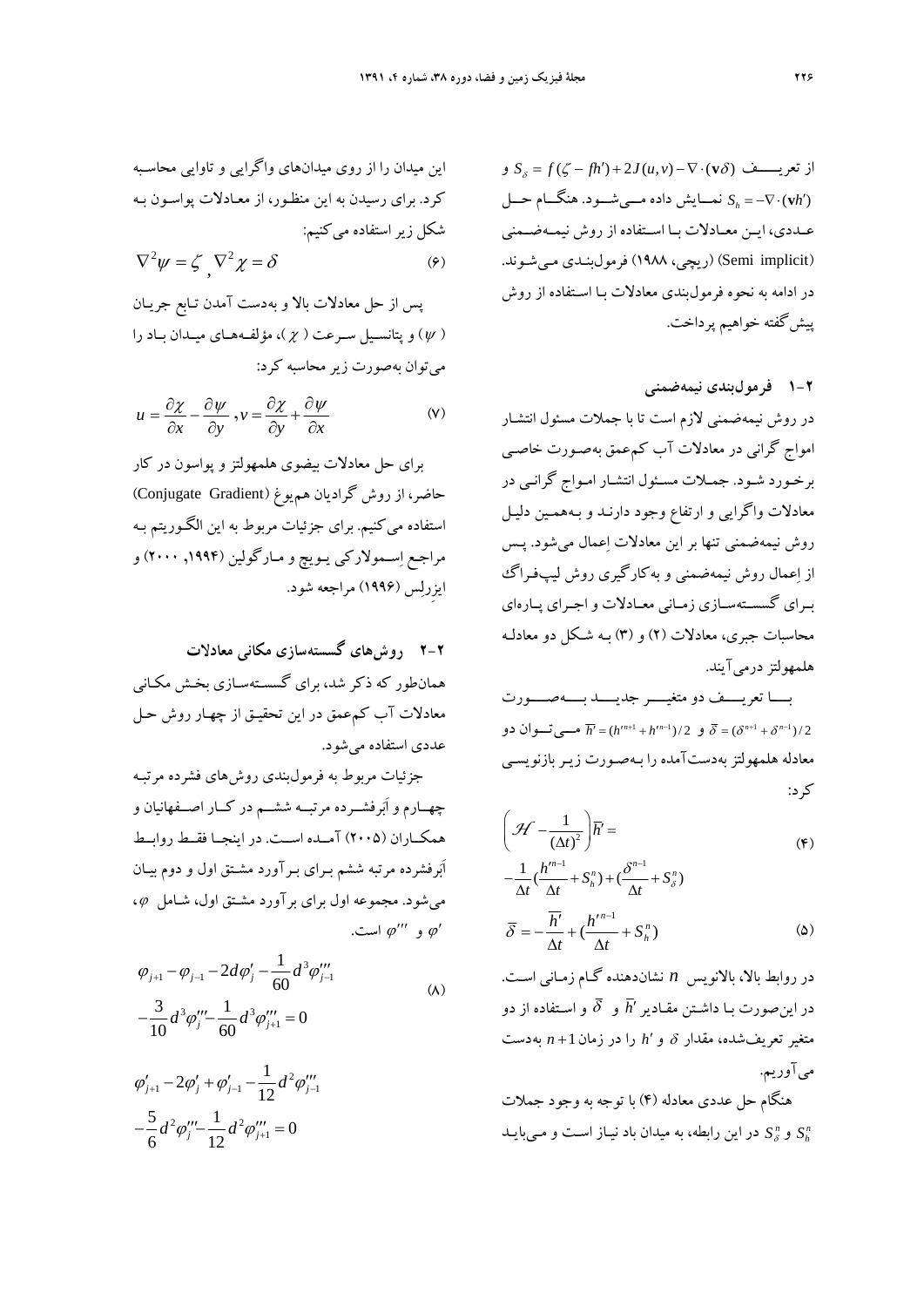و مجموعه دوم براي برآورد مشتق دوم، شامل  $\varphi$ ، " $\varphi$  و است.  $\varphi'''$ 

$$
\varphi_{j+1} - 2\varphi_j + \varphi_{j-1} - d^2 \varphi_j'' - \frac{1}{360} d^4 \varphi_j'''
$$
\n
$$
- \frac{7}{90} d^4 \varphi_j''' - \frac{1}{360} d^4 \varphi_{j+1}''' = 0
$$
\n
$$
\varphi_{j+1}'' - 2\varphi_j'' + \varphi_{j-1}'' - \frac{1}{12} d^2 \varphi_{j-1}'''
$$
\n
$$
- \frac{5}{6} d^2 \varphi_j''' - \frac{1}{12} d^2 \varphi_{j+1}''' = 0
$$
\n(4)

جزئيـات مربـوط بـه روش طيفـيوار را نيـزدوران (1999) عرضه كرده است.

**3 معادله تاوايي** 

تحـول زمـاني تـاوايي بـا تقريـب خـوبي از حضـور امـواج گراني-لختي كوچكدامنه تاًثير نميپذيرد و بنابراين براي گسستهسازي زماني معادله تـاوايي مـيتـوان از روشهـاي متفاوتي استفاده كرد. در اينجا براي همخواني با دو معادلـه ديگــر، گسســتهســازي زمــاني ايــن معادلــه نيــزبــه روش ليپفراگ صورت ميگيرد.

تجربيات عددي، نشان داده است كه بـراي جلـوگيري از بــروز ناپايــداري غيرخطــي و مهــار خطــاي ناشــي از اندركنش جمـلات غيرخطـي در طـول حـل عـددي، نيـاز است تا مقداري پخش عددي بـه حـل وارد شـود كـه ايـن هـدف بـا اضـافه كـردن ميرايـي بـه معادلـه تـاوايي، تـأمين ميشود. يكي از راه حلهاي رايج كه بسـياري از محققـان بهكارگرفتهاند ، شامل اضافهكردن يك جمله ميراكننده بـه شكل اويلـري معادلـه تـاوايي، هنگـام حـل عـددي اسـت . شكل ميراشده معادله تاوايي (1) را ميتوان بهصـورت زيـر نوشت:

$$
\frac{\partial \zeta}{\partial t} = -\nabla \cdot [(\zeta + f)\mathbf{v}] + D(\zeta) \tag{1}
$$

كه در آن، *D* يك عملگـر ميراكننـده را نشـان مـي دهـد. معادلــه فــوق يــك معادلــه فرارفــت نيســت و بــه معادلــه

فرارفت– پخش تبديل شده اسـت و بـراي حفـظ پايـداري خطي براي گسستهسـازي زمـاني آن، صـرفنظـراز مرتبـه ميرايي، مي بايد جمله ميراكننـده در سـمت راسـت معادلـ ه (10) بـا اسـتفاده از يـك روش پــسرو گسسـته شـود. بــا گسستهسازي معادله (10) خواهيم داشت: 2 ( ) (11) <sup>1</sup> \* <sup>1</sup> <sup>1</sup> *<sup>n</sup> <sup>n</sup> <sup>n</sup> tD*

که در آن،  $\int_0^{\infty}$  ( i(  $\zeta^{n+1} = \zeta^{n-1} - 2\Delta t \nabla \cdot$   $\int_0^{\infty}$  حواب معادله تاوايي ميرا نشده (1) در مرحله زماني 1 *n* است. بنـابراين جواب معادله تاوايي ميـرا شـده در مرحلـه زمـاني1 *n* را ميتوان بهصورت زيرنوشت:

$$
\zeta^{n+1} = (1 - 2\Delta t D)^{-1} \zeta^{*_{n+1}}
$$
  
\n
$$
\equiv (1 + 2\Delta t D) \zeta^{*_{n+1}} + \text{h.o.t}
$$
 (17)

كه در آن، t.o.h جملات مرتبه بالاتر را نشـان مـيدهـد. ( 2 1) <sup>1</sup> قطـع *tD* بـه دو جملـه اول آن يعنـي (*tD*2 1 ( موجب ميشود تا طرحواره گام زماني براي تاوايي صـريح شود. هريك از عملگرهاى ضمنى 1-<sub>(</sub>1-2∆*tD)* يـا عملگـر صــريح (*tD*2 1 (را مــيتــوان درحكــم يــك عملگــر پالاينــده در نظرگرفــت. نمونــههــاي شــناختهشــده چنــين عملگرهايي بهصورت زيراست:

$$
D_p = -\nu_p (-1)^{p/2} \nabla^p \tag{17}
$$

*<sup>p</sup>* ضـريب كـه در آن، *p* نشـاندهنـده ميـزان پخـش و پخش، عدد بسيار كوچكي است كه با توجه به تعداد نقاط شبكه و پارامترهـاي ديگـر محاسـبه مـيشـود. در اينجـا بـا پيـروي از دريچـل و همكـاران (1999) ضـريب پخـش را بهصورت زير انتخاب مي كنيم:

$$
V_p = \frac{\bar{h}Q}{k_{\text{max}}^p}, k_{\text{max}} = n_g / 2
$$
 (1F)

تعداد نقاط شبكه و*Q* بهصورت زير *ng* در روابط فوق تعريف ميشود:

$$
Q = \max \left| \frac{\zeta - fh'}{h} \right| \tag{12}
$$

كه مقدار بيشينه روي همة نقـاط حـوزه محاسـبه، بـهدسـت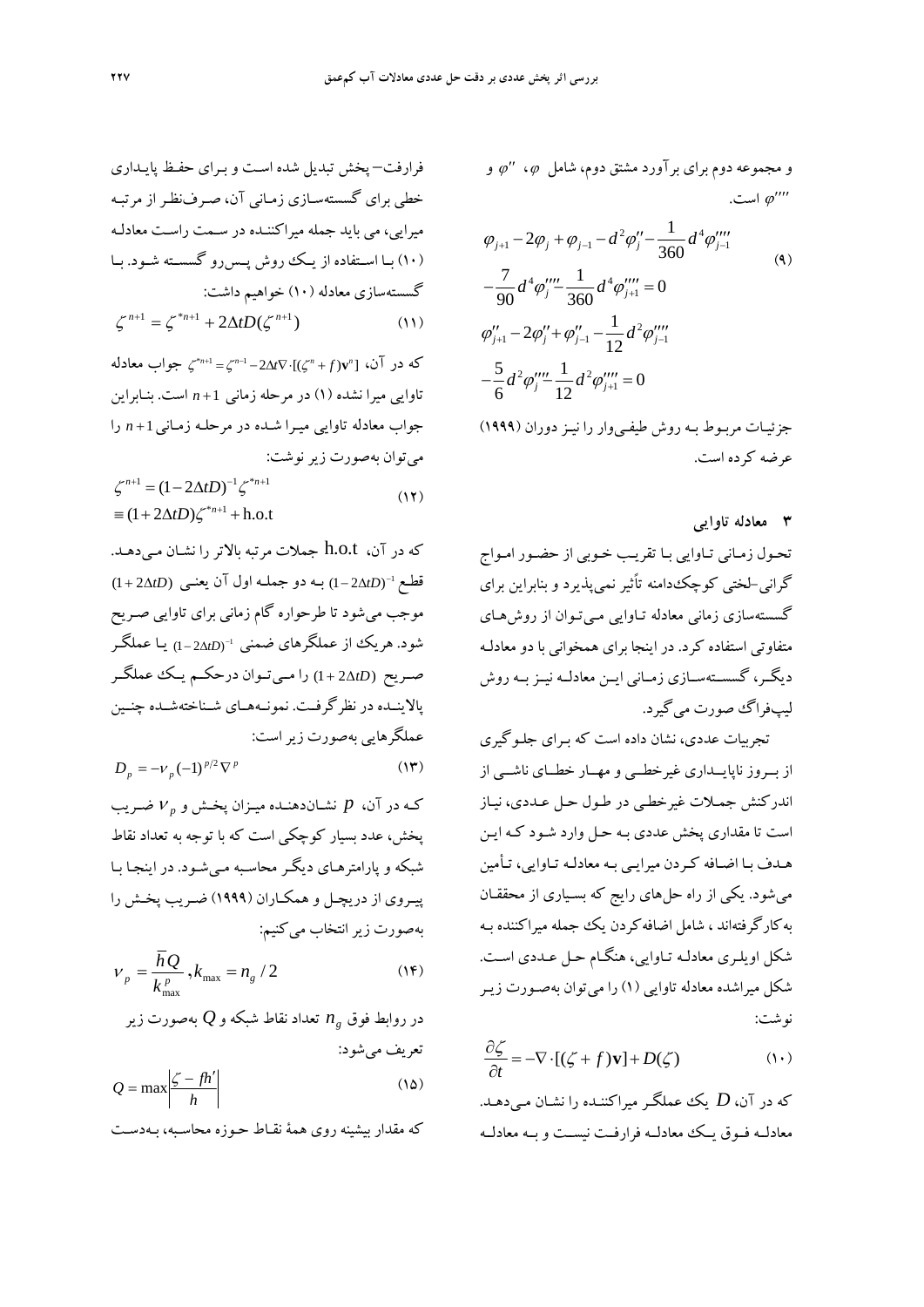مـيآيـد.عملگرهـاي بـا 2 *p* معمـولاً فـراپخش ناميـده ميشوند. انتخاب توان *p* در جملـه فـراپخش اضـافهشـده به معادله تاوايي كه عددي صحيح است، بـراي روشهـاي عددي گونـاگون، متفـاوت اسـت. در واقـع در يـك حـل عددي، هرچـه بتـوان از تـوان بـزرگتـري اسـتفاده كـرد، ميراشـدن امــواج بـا مقيــاس كوچــك تـربيشــتر صــورت ميگيـرد و بنـابراين ميرايـي كمتـري در امـواج بـا مقيـاس بـزرگ خـواهيم داشـت و در نتيجـه از دقـت حـل كمتـر كاسته ميشود.

قاعده اصلي ما اين است كـه اثـر عملگـر پخشـي بايـد موجب حفـظ پايـداري عـددي شـود و از طرفـي كمتـرين تأثير منفي را بر دقت حل معادلات داشـته باشـد. در اينجـا سه توان متفاوت ،2 4 و 6 را براي *p* انتخـاب مـيكنـيم و اثر اين عملگرها را بر دقت حل معادلات آب كمعمـق در طرحواره هاي متفاوت مورد آزمايش قرار خواهيم داد.

**1-3 پالايه مكاني**  راه حل ديگـري كـه بـراي جلـوگيري از بـه وجـود آمـدن ناپايـداري غيرخطـي در طـي حـل عـددي معـادلات آب كمعمق وجود دارد، استفاده از يك پالايه مكاني به جـاي جمله فـراپخش در طـول حـل عـددي اسـت . در ادامـه بـه معرفي پالايه مكاني فشرده مرتبه هشت كه در ايـن تحقيـق مورد استفاده قرار گرفته است، ميپردازيم.

با استفاده از كار كوك و كـابوت (2005) بـراي يـك  $(x \sim x)$ سيدان گسسته  $F$  با مقادير  $F$  در يك جهت (ماننــد رابطه پالايه بهصورت زير خواهد بود:

$$
\sum_{i=0}^{i=2} \alpha_i (\hat{F}_{j-i} + \hat{F}_{j+i}) = \sum_{i=0}^{i=4} a_i (F_{j-i} + F_{j+i}) \qquad (19)
$$

*<sup>F</sup>* مقدار پالاييده *<sup>F</sup>* در نقطه *j* است. *<sup>j</sup>* كه در آن، <sup>ˆ</sup> حال بـا انتخـابهـايي كـه بـراي ضـرايب رابطـ ه (16) وجود دارد، ميتوان پالايههايي با خواص طيفي گونـاگون بهدست آورد. كـوك و كـابوت (2005) نشـان دادنـد كـه

بـراي بـهدسـتآوردن يـك پالايـه مرتبـه هشـتم، ضـرايب موجود در معادله (16) را ميبايد بـهصـورت زيـر انتخـاب كرد:

$$
\alpha_0 = 0.5, \alpha_1 = 0.66624, \alpha_2 = 0.16688 \tag{1V}
$$

$$
2a_0 = 0.99965, a_1 = 0.66652, a_2 = 0.16674
$$
  
 $a_3 = 4 \times 10^{-5}, a_4 = -5 \times 10^{-6}$ 

هنگام حل عددي، پالايه (16) در هر دو راستاي محورهاي مختصات مورد استفاده قرار ميگيرد. الگوريتمهاي عددي متفاوت را ميتوان با تركيب پالايههاي مكاني با روش تفاضل محدود اَبرفشرده مرتبه دو، چهار و شش و نيز روش طيفيوار ساخت. بهتر است كه يك نام قراردادي براي رجوع دادن به الگوريتمهاي عددي مشابه انتخاب كنيم. الگوريتمهاي آب كمعمق تفاضل محدود، براي عملگرهاي نوع پخشي مرتبه *p* در نمايش داده شوند و براي *SCord* مي *Dp* معادله (13) با نماد 8*F* پالايه گسسته مرتبه هشت از نماد *SC* استفاده ميشود. *ord* زيرنويس *ord* ، مرتبه روش تفاضل متناهي را نشان ميدهد، كه در اينجا مساوي با ،2 4 و 6 است. *p* در بالا همان عددي است كه براي عملگر پخشي در معادله (13) مورد استفاده قرار ميگيرد. بههمين شيوه براي روش *PS* استفاده ميكنيم. <sup>8</sup>*<sup>F</sup> PS* و *Dp* طيفيوار از قراردادهاي

**4 نتايج حل عددي**  براي آنكه امواج گراني هنگام حل عددي تحريك نشـوند و بتوان سهم درست آنها را در طـول حـل عـددي در نظـر گرفت، ميبايد با توجـه بـه شـرط پايـداري (1 *x*/ *ct* ( ميزان گام زماني را به اندازه كافي كوچك در نظر گرفت. در اين كار شبكههاي يكنواخت با تفكيك ،4۴، ۱۲۸، ۲۵۶ و ۵۱۲ بهترتيب با گامهاي زماني ۰/۰۰۱ ،۰/۰۰۵ ۰/۰۰۲ 0/00125 مورد استفاده قرار ميگيرند. لازم به ذكـر اسـت كه در حين كار مشخص شد كه در شبكه با تفكيـك،512 در كاربست برخي از روشها لازم اسـت كـه بـراي حفـظ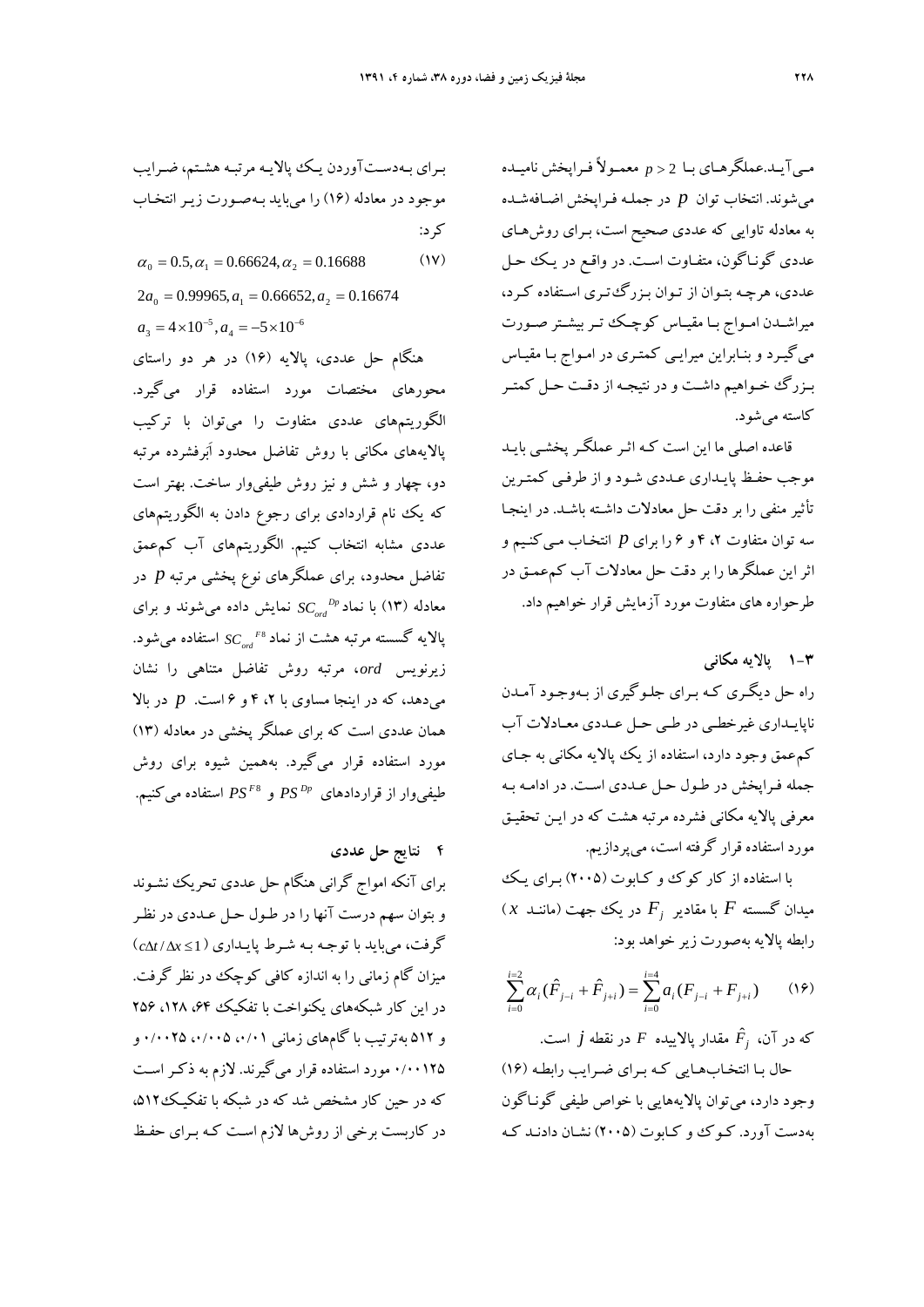داده مــي شــوند و پــس از آن بــه تشــريح نتــايج پرداختــه ميشود. در روش اول براي محاسبه ميزان خطـا، توانـايي روش بــراي پايســته نگــهداشــتن ميــزان جــرم ميــان دو پربنــد (Contour (تاوايي پتانسيلي درحكم ملاك درنظـر گرفتـه ميشود. پايستگي مادي تاوايي پتانسيلي و پايستگي محلـي جرم، منجربه پايسـتگي كلـي جـرم بـين دو پربنـد تـاوايي پتانسيلي ميشود.

بايد توجه كرد كه معادلات پيوستگي (1) و (2)، منجر به پايستگي مادي تـاوايي پتانسـيلي كـه كميـت دينـاميكي مهمي با تعريف زيراست، ميشوند:

$$
q = \frac{f + \zeta}{1 + h'}
$$
 (1A)

خطاهاي گسستهسازي در مشتقات مكاني و طرحـواره گام زماني در معـادلات تـاوايي و جـرم از يـك طـرف، و استفاده از ميرايي تاوايي از طـرف ديگـر، پايسـتگي مـادي تاوايي پتانسيلي را در شكل گسسته معادلات آب كمعمـق از بين ميبرد. در اينجا ميرايي تاوايي نقش دوگانهاي بازي ميكند. يعني از يك طرف موجب ميرايي تاوايي پتانسيلي ميشود و از طرف ديگر تا حدي خطاهـاي گسسـتهسـازي در تاوايي را كاهش مي دهد و ميـرا مـي كنـد. تحليـل ايـن مطلب كـه كـدام اثـر حـاكم خواهـد بـود، را مـيتـوان بـا استفاده از آزمايشهاي عددي دقيق مشخص كـرد. در هـر مورد، تغييرات جرم بين دو پربند تاوايي پتانسيلي ميتوانـد نشانهاي به ما بدهد از اينكه چطور پايستاري مـادي تـاوايي پتانسيلي و پايستاري محلي جرم بـا الگـوريتمهـاي عـددي حفظ ميشود.

براي اندازهگيري خطاي جـرم مطـابق بـا كـار دريچـل وهمكـــاران (1999) ميـــدان تـــاوايي پتانســـيلي اوليـــه را بـهصـورت ناحيههـايي به *N N Rj* تقسـيمبنـدي ) *j* ,, ) مــيكنــيم كــه هركــدام از ايــن نــواحي بــا يــك تــراز متنـاظر . مقـدار جـرم در هـرناحيـه بـهصـورت *<sup>j</sup> q* اسـت

پايداري عـددي در ضـمن انتگـرالگيـري، گـام زمـاني را كمي كوچكتراز 0/00125 درنظرگرفت.

در حل عددي حاضر ناحيه حل، يك حوزه با مرزهاي دورهاي مضــاعف اســت و محــدوده تغييــرات هريــك از محورهاي مختصات در بازه [ $-\pi,\pi$ ] قرار دارد. بـراي حـل  $f = 4\pi$  ، شـعاع راسـبي  $L_R = c/f = 0.5$  و  $\overline{h} = 1$   $\overline{h} = 1$ مــورد اســتفاده قــرار گرفتــه اســت . اســتفاده از پــارامتر كوريوليس، بهصورت نشـاندادهشـده، متضـمن ايـن نكتـه است كه هر واحد از زمان برابر با يك روز است. با تعيـين شرايط اوليه بـراي ميـدان تـاوايي پتانسـيلي مـيتـوان سـاير كميتهاي وابسـته يعنـي تـاوايي، ارتفـاع و واگرايـي را بـا توجه به اصل وارونپـذيري تـاوايي پتانسـيلي (هاسـكينز و همكـــاران، 1985) وبـــا اســـتفاده از شـــرايط تـــوازن (محــبالحجــه و دريچــل، 2001) محاســبه كــرد. بــراي راهاندازي ناپايداري، يك پريشـيدگي (Perturbation (بـا دامنه كوچك به ميدان تـاوايي پتانسـيلي اعمـال مـيشـود. جزئيات مربوط به شرايط اوليه و پريشـيدگي را دريچـل و همكاران (1999) عرضه كردهاند. با توجه به توليـد امـواج گراني- لختي، براي كاستن از حساسيت نسبت بـه شـرايط اوليه، از يك پريشيدگي ده برابر كوچكتر از پريشـيدگي استفادهشده در كـار دريچـل و همكـاران (1999) اسـتفاده مي كنيم.

در اين بخش نتايج حاصل از شبيهسازي معادلات آب كمعمق با استفاده از روشهاي عددي مورد بررسـي و اثـر ميزان پخش عددي بردقت حل آنها مورد تجزيه وتحليـل قرار ميگيرد. ازآنجاكه ابزار تحليلي خاصي بـراي بررسـي دقت حل معـادلات حـاكم، در اختيـار مـا نيسـت، بررسـي دقت حل حاضر از دو طريق صـورت مـيگيـرد. در روش اول ميزان خطاي توليدشده از روشهاي متفـاوت (خطـاي جرم) و در روش دوم ميزان نبود توازنهـاي پديدآمـده بـا هر يك از روشها، بهمنزلة ملاك سنجش، مـورد اسـتفاده قرار ميگيرد. در اينجا ابتدا هريك از ايـن روشهـا شـرح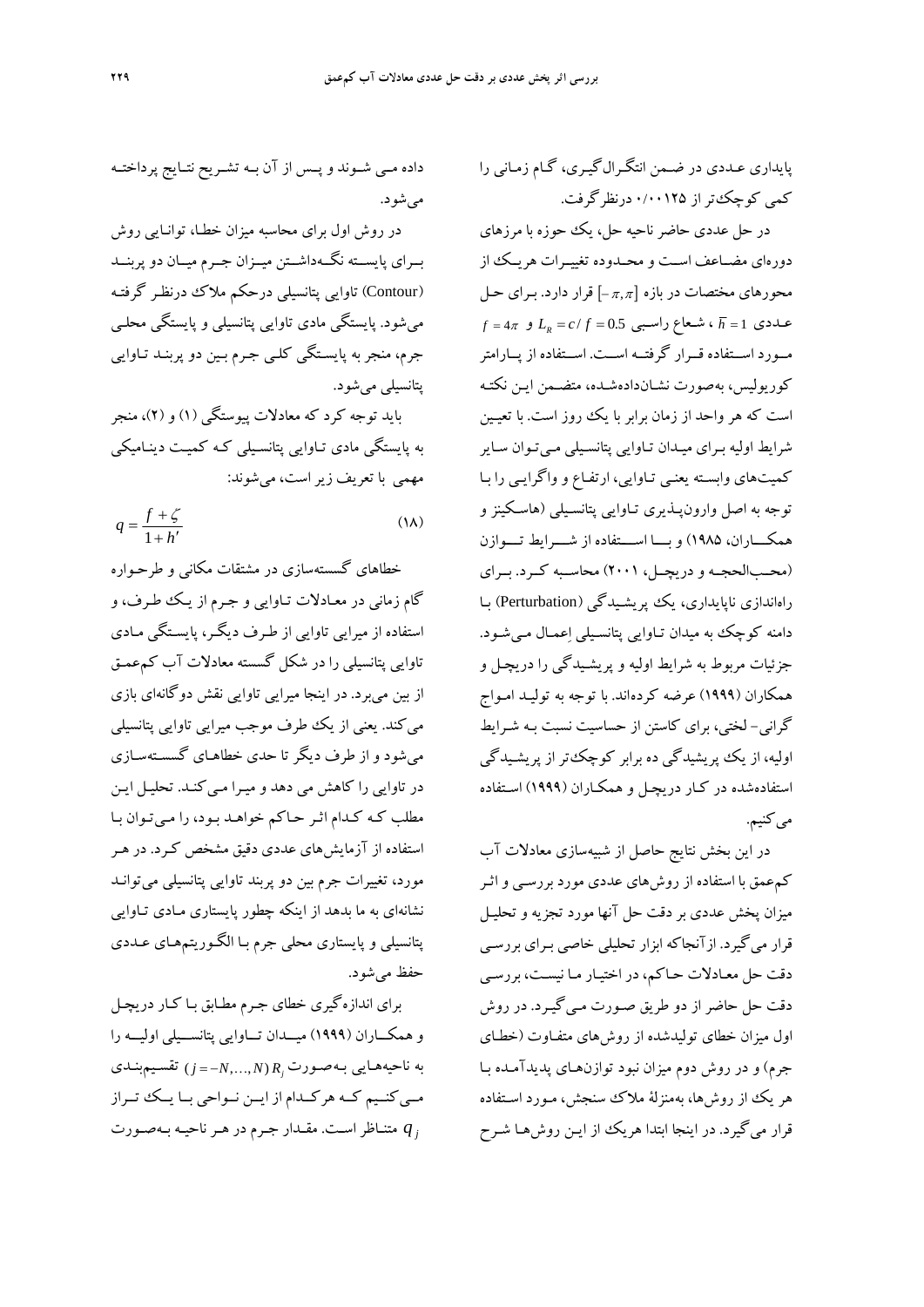زیر محاسبه میشود:  
\n
$$
m_j = \iint_{R_j} h dx dy
$$
 (19)

با زمان تغيير نميكند ولي *<sup>j</sup> m* در حالت ايدهآل مقدار همانگونه كه در بالا ذكر شد، هنگام حل عددي، بـهدليـل تغيير كنـد و در واقـع *mj* مـي تقريبهاي وارد شده، مقدار همين تغييرات، براي اندازهگيري ميـزان خطـاي توليدشـده در طول فرايند شبيهسازي عددي به كار گرفتـه مـيشـوند. ميزان خطا در زمان *t* بـهصـورت ريشـه ميـانگين مربعـات *m* (*t*) ميــان اخــتلاف) *rms* ) (root mean square) *<sup>j</sup>* و شود. در نتيجه اين خطا (كه مقـدار آن *<sup>j</sup> m* تعريف مي (0) 4 بهنجار شده است) بهصورت <sup>2</sup> با تقسيم بر جرم كل *h* زيرمحاسبه خواهد شد:

$$
\mathcal{E}(t) = \frac{1}{4\pi^2 \overline{h}} \left( \frac{1}{2N} \sum_{j} \left[ m_j(t) - m_j(0) \right]^2 \right)^{1/2} \tag{1.}
$$

مجمـوع بـالا بـراي همـه *j* هـا بـهجـز <sup>0</sup> *<sup>j</sup>* محاسـبه *R* شـامل همـه ذرات شـاره داراي تـاوايي <sup>0</sup> ميشود. ناحيه پتانسيلي زمينه، يعني بي هنجاري صفر است. اضـافهكـردن اين ناحيه در مجموع بالا، بـهطـور تقريبـي مقـدار  $\, \varepsilon \,$  را در روشهاي شبيهسازي عددي افزايش ميدهد، كه دليـل آن پخش تاوايي پتانسيلي در اين نوع از شبيهسازيها است.

*R* را با دقت بسـيار خـوبي *<sup>j</sup>* ميبايد *<sup>j</sup> m* براي محاسبه مشخص كرد. مطابق با روش دريچـل و همكـاران (1999) و همچنين يائو و همكاران (1995)، مقـادير *q* و *h* را بـه يك شبكه ريزتر از شبكه موردنظر، براي مثال به شـبكهاي هشت برابر ريزتر در هر جهت، درونيابي ميكنيم. سـپس مقدار *j* در شبكه ريـز بـا اسـتفاده از نزديـكتـرين عـدد صحيح به مقدار *<sup>q</sup>* /)*<sup>q</sup> <sup>q</sup>*) (مقـدار *q* بـهصـورت زيـر محاسبه ميشود:

$$
\Delta q = \frac{q_{\text{max}} - q_{\text{min}}}{n_c + 1} \tag{11}
$$

*n* نشـان دهنـده نـواحي تـاوايي پتانسـيلي *<sup>c</sup>* در رابطه بالا 1

*n* پربند از يكديگر جدا شده اند.)، محاسـبه و *<sup>c</sup>* است كه با مقــدار *h* در ايــن نقطــه كــه در مســاحت يــك مربــع از خانههاي شبكه ريز ضرب شده، به *mj* اضافه ميشود.

در روش دوم تحليل همـانطوركـه اشـاره شـد، ميـزان نبود توازن ايجاد شده در طول حل عددي مورد توجه قرار ميگيرد. تقسيمكردن يك شارش بـه يـك بخـش متـوازن كه شـارش تـاواري (Vortical) را نشـان مـيدهـد و يـك بخش نامتوازن كه انتشـار آزادانـه امـواج گرانـي لختـي را نشان ميدهد، نقش مهمـي در بررسـي دقـت حـل عـددي معادلات بسيط دارد. براي محاسبه نبود توازن، مـيبايسـت ابتدا ميدانهاي متوازن را محاسـبه كـرد و سـپس اخـتلاف ميان ميدانهاي حاصل از حل عددي و ميدانهاي متـوازن، ميزان نبود توازن را بهدست خواهد داد. ميدانهاي متـوازن با وارونكردن ميدان تاوايي پتانسيلي بـا اسـتفاده از شـرايط تــــوازن (محــــبالحجــــه و دريچــــل، 2000 و 2001؛ محبالحجه، 2002) بهدسـت مـيآينـد. در كـار حاضـراز شرايط توازن 0 = 3 $\partial^3\delta/\partial t^2 = \partial^3\delta/\partial t^2 = \partial^4$  استفاده شده است. روش انــــدازهگيــــري نبــــود تــــوازن بــــهصــــورت زيراست.

درگــامهــاي زمــاني نــيمروزه، توزيــع آنــي تــاوايي پتانســـيلي، وارون شـــده ويـــك بـــردار حالـــت تـــوازن را توليــــد مـــي $\sum_{bal}$  بـــردار . $X_{bal} = \{u_{bal}, v_{bal}, ch_{bal}'\}$ پــيشگفتــه از بــردار حالــت معــادلات آب كــمعمــق *ch*,*v*,*u X* كسر ميشود و بردار حـالتي بـراي نبـود  $X_{\text{imb}} = \{u_{\text{imb}}, v_{\text{imb}}, c h'_{\text{imb}} \mid \}$  بـهدسـت *l* بـردار نبـود <sup>2</sup> ميدهد. اندازه نبود تـوازن بـهصـورت نُـرم توازن بهصورت زيرمحاسبه ميشود:

$$
||X_{imb}|| = \left\{\frac{1}{2}\overline{h}(\frac{2\pi}{n_g})^2 \sum_{i,j=1}^{n_g} (u_{imb}^2 + v_{imb}^2 + c^2 h'_{imb}^2)\right\}^{\frac{1}{2}}
$$
 (YY)

در ادامه به تشريح نتايج بهدست آمده ميپردازيم.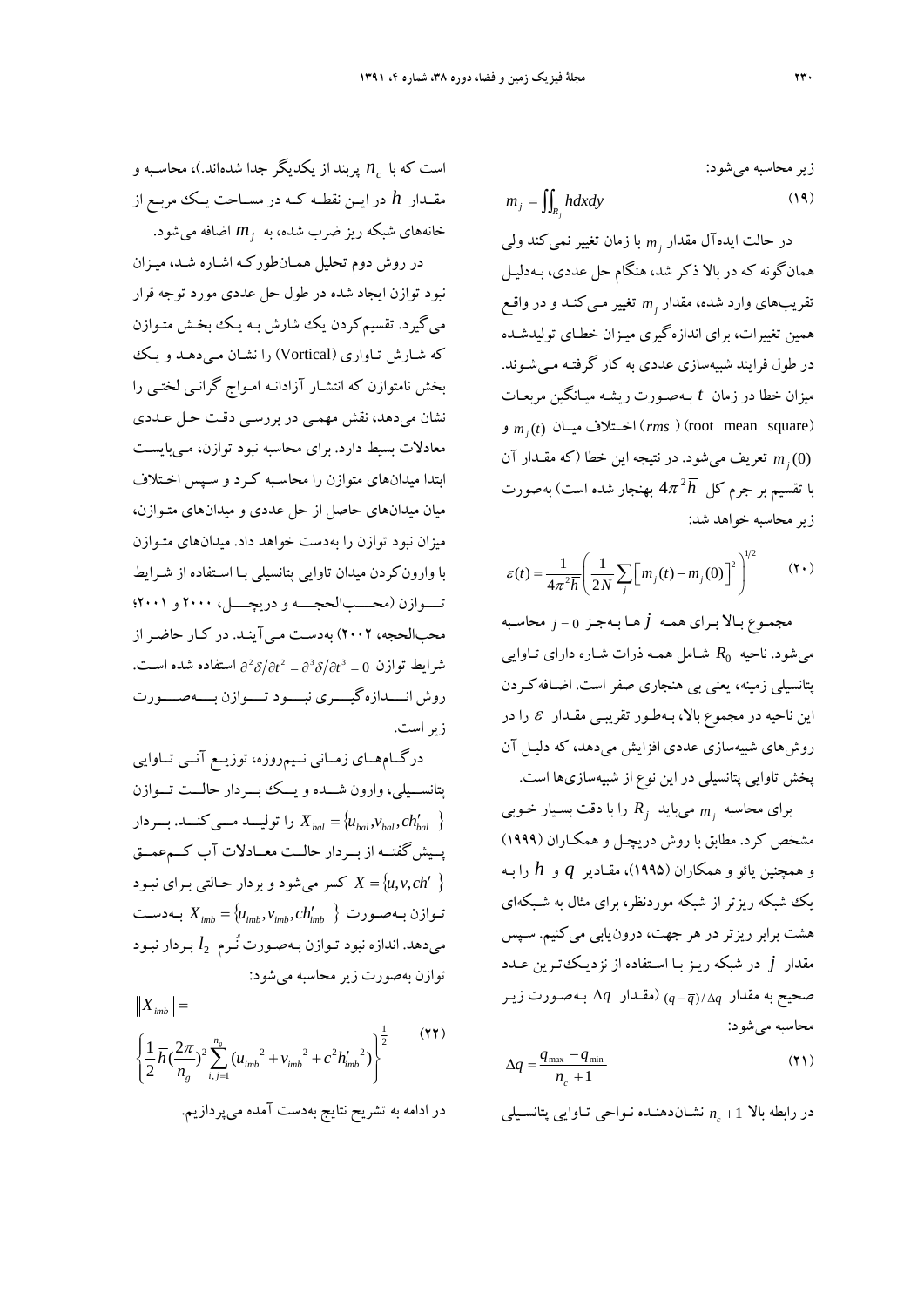همچنين در هر دو شكل -2الـف و -3الـف كـه بـراي شبكه با تفكيك 128 رسم شده است، ميزان خطـاي جـرم 8 در روز اول انتگرالگيـري بـراي الگـوريتمهـاي 6 *<sup>F</sup>* و *SC PS* بهصورت قابلتوجهي كاهش مييابـد و بـا افـزايش <sup>8</sup> *<sup>F</sup>* زمان مجدداً افزايش پيدا مي كند. اين مطلب نشان مي دهـد كــــه اســــتفاده از پالايــــه فشــــرده مرتبــــه هشــــت در انتگرال گيري هاي كوتاه مدت مي تواند نتيجه بهتري نسـبت به جملات فراپخش در دقت حل عـددي داشـته باشـد. در هر دو شكل مشاهده ميشود كه خطاي جـرم بـراي جملـه فراپخش مرتبه دو بهطور قابل توجهي بيشتر است و بنابراين ايـن جملـه بـردقـت حـل عـددي معـادلات تـأثيرمنفـي ميگذارد.

شكل 4 ميانگين زماني نبـود تـوازن برحسـب تفكيـك شبكه را براي الگوريتمهاي مختلف با ميراييهاي متفـاوت نمايش ميدهد. در شكل ۴-الف ميزان نبـود تـوازن توليـد شده از جملـه فـراپخش مرتبـه دو بـا اسـتفاده از الگـوريتم مرتبه دوم مركزي، از همه جملات فـراپخش ديگـر كمتـر است و دليل آن همانطور كه قـبلاً نيـز ذكـر شـد، ضـعف روش عددي مورد استفاده است. اما در شـكل هـاي -4ب، -4ج و -4د كـه بـهترتيـب بـراي الگـوريتمهـاي اَبرفشـرده مرتبه چهار، مرتبه شش و روش طيفي وار رسم شده اسـت، ملاحظه مي كنيم كـه بـراي شـبكه هـاي بـا تفكيـك زيـاد، ميانگين زماني نبود توازن بـراي جملـه فـراپخش مرتبـه دو بهصورت قابلتوجهي كاهش مييابد.

اختلاف ميان مقادير ميانگين نبود توازن در شبكههـاي با تفكيك متفاوت، از يك طرف به دليل ايجـاد خطاهـاي گسسـتهسـازي و در نتيجـه توليـد نبـود تـوازن و از طـرف ديگر، نقش مثبت ميرايي تاوايي در ازبين بردن نبود تـوازن است.

تـاوايي پتانسـيلي كـاهش مـييابـد و در نتيجـه ميـزان نبـود تـوازن ايجـا دشـده افـزايش پيـدا مـي كنـد. در مـورد پالايـه فشـرده مرتبـه هشـت، چـون ميـزان ميرايـي تـاوايي شكل 1 خطاي جرم برحسب تفكيك شبكه بـراي روز دهم انتگرالگيري براي جملات پخـش متفـاوت و پالايـه فشرده مرتبه هشت، براي الگوريتمهاي متفاوت بهكار رفته در اين تحقيق را نشان ميدهـد. در شـكل-1الـف مشـاهده مــيشــود كــه بــراي روش مرتبــه دوم مركــزي وبــراي شبكههاي با تفكيك زياد، جمله فراپخش مرتبه دو خطـاي جرم كمتري نسبت به جملـه فـراپخش مرتبـه شـش توليـد كرده است و در شبكه با تفكيك 512 حتـي خطـاي جـرم آن كمتر از جمله فراپخش مرتبه چهارم است. ايـن مطلـب نشان ميدهد كه براي روش مرتبه دوم مركزي كه روشـي با توانايي تفكيك كم است، انتخاب توان جملـه فـراپخش با توجه به تفكيك شبكه محدوديت دارد. براي شبكههـاي با تفكيك كم و متوسط ميتوان از جمله فراپخش با تـوان دو و چهار استفاده كرد، ولي براي شبكههـاي بـا تفكيـك زياد (مانند شبكه 512) جمله فراپخش با توان چهار به بـالا منجربه ايجاد ناپايداري محاسباتي در حل عددي ميشود. با توجه به اين شكل مشاهده مـيشـود كـه بـا افـزايش توانايي تفكيك روش عددي مورد اسـتفاده، خطـاي جـرم جمله فراپخش مرتبه دوم زياد ميشود و از سـاير جمـلات فاصله ميگيرد. همچنين براي روشهاي عددي با توانـايي تفكيـــك زيـــاد (روش اَبرفشـــرده مرتبـــه شـــش وروش طيفيوار) و در شبكههاي بـا تفكيـك زيـاد، خطـاي جـرم مربوط به جملات فراپخش مرتبه چهار و شش و نيزپالايـه مرتبه هشت تفاوت ناچيزي با يكديگردارند.

در شكلهاي 2 و 3 تحول زماني خطاي جرم به ترتيب براي الگوريتمهاي اَبرفشرده مرتبه شـش وروش طيفـيوار بـا جمـلات پخشـي متفـاوت و پالايـه مرتبـه هشـت بـراي شبكههاي بـا تفكيـك 128 و 512 نشـان داده شـده اسـت. همانطور كه مشاهده ميشود از روز پنجم انتگـرالگيـري به بعد، خطاي جرم براي الگوريتم اَبرفشرده مرتبـه شـش و الگوريتم طيفيوار با جملات فراپخش مرتبه شش، نسـبت به پالايه فشرده مرتبه هشت كاهش مييابد.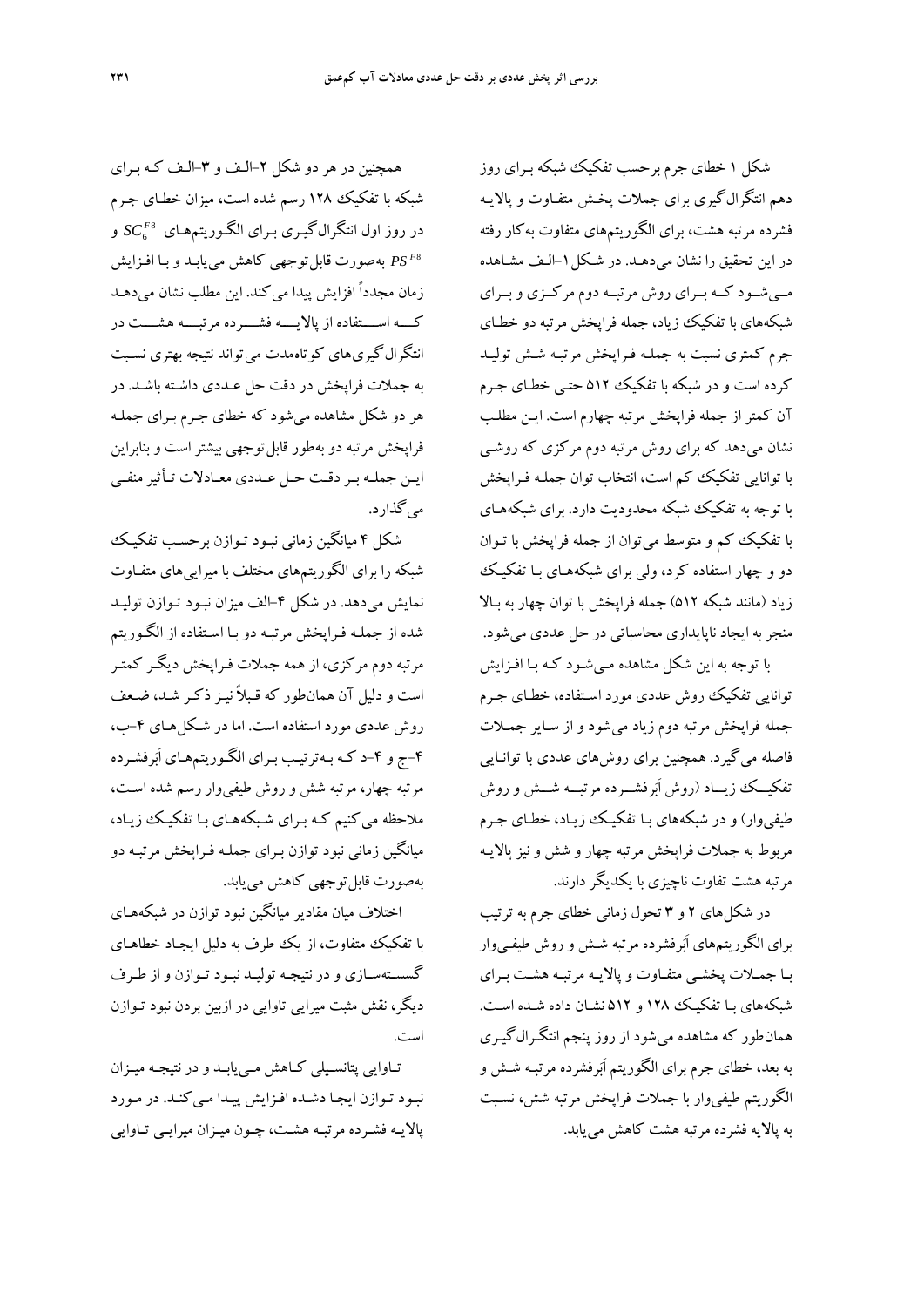زيــاد تــاوايي پتانســيلي در ازبــين بــردن نبــود تــوازن، و از طرف ديگر اسـتفاده از يـك شـبكه بـا تفكيـك زيـاد كـه نقــش مهمــي در كــاهش نبــود تــوازن دارد، مــي تواننــد دست بـه دسـت هـم دهنـد و مقـدار نبـود تـوازن را بسـيار كاهش دهند. نسبت به جمله فـراپخش مرتبـه شـش كمتـر اسـت، ميـزان نبـود تـوازن توليـد شـده بـا اسـتفاده از ايـن پالايـه، نسـبت بــه جملــه فــراپخش مرتبــه شــش بيشــتر خواهــد بــود. در مورد جمله فراپخش مرتبـه دو در شـبكههـاي بـا تفكيـك زيــاد نيــزمــيتــوان گفــت كــه از يــك طــرف ميرايــي



<sup>6</sup>*SC* و <sup>2</sup> **شكل .1** خطاي جرم برحسب تفكيك شبكه براي روز دهم انتگرالگيري براي جملات پخش متفاوت براي الگوريتمهاي (الف) *SC* ،) ب) 4*SC* ،) ج) (د) *PS* .



*SC* با جملات پخشي مختلف <sup>و</sup> پالايه مرتبه هشت براي شبكههاي با تفكيك (الف) 128 <sup>و</sup> (ب) .512 <sup>6</sup> **شكل .2** تحول زماني خطاي جرم براي الگوريتم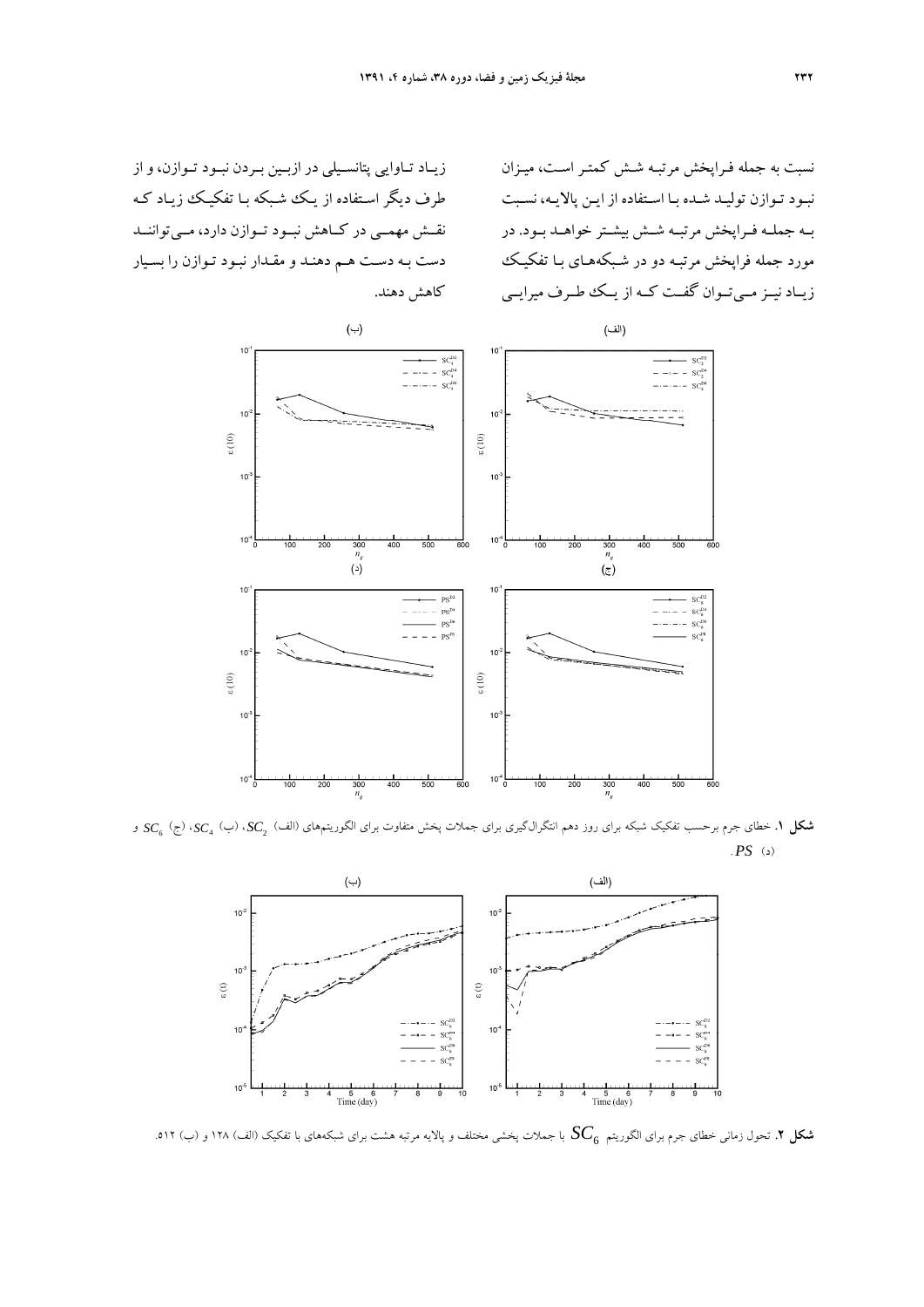

**شكل .3** تحول زماني خطاي جرم براي الگوريتم *PS* با جملات پخشي متفاوت و پالايه مرتبه هشت براي شبكههاي با تفكيك (الف) 128 و (ب) .512



*SC* ،) ب) 4*SC* ،) ج) 6*SC* و (د) *PS* . <sup>2</sup> **شكل .4** ميانگين زماني نبود توازن برحسب تفكيك شبكه براي جملات پخش متفاوت براي الگوريتمهاي (الف)

مرتبه جمله فراپخش را افزايش دهيم، اندازه ميرايي شكلهاي 5 و 6 نيز تحول زماني نبود توازن را براي *SC* و *PS* با ميراييهاي متفاوت براي <sup>6</sup> الگوريتمهاي

در واقع هريك از شكلهاى ۴-الف، ۴-ب، ۴-ج و -4 د نشان ميدهند كه براي يك روش عددي خاص كه ميزان خطاي گسستهسازي در آن يكسان است، هرچه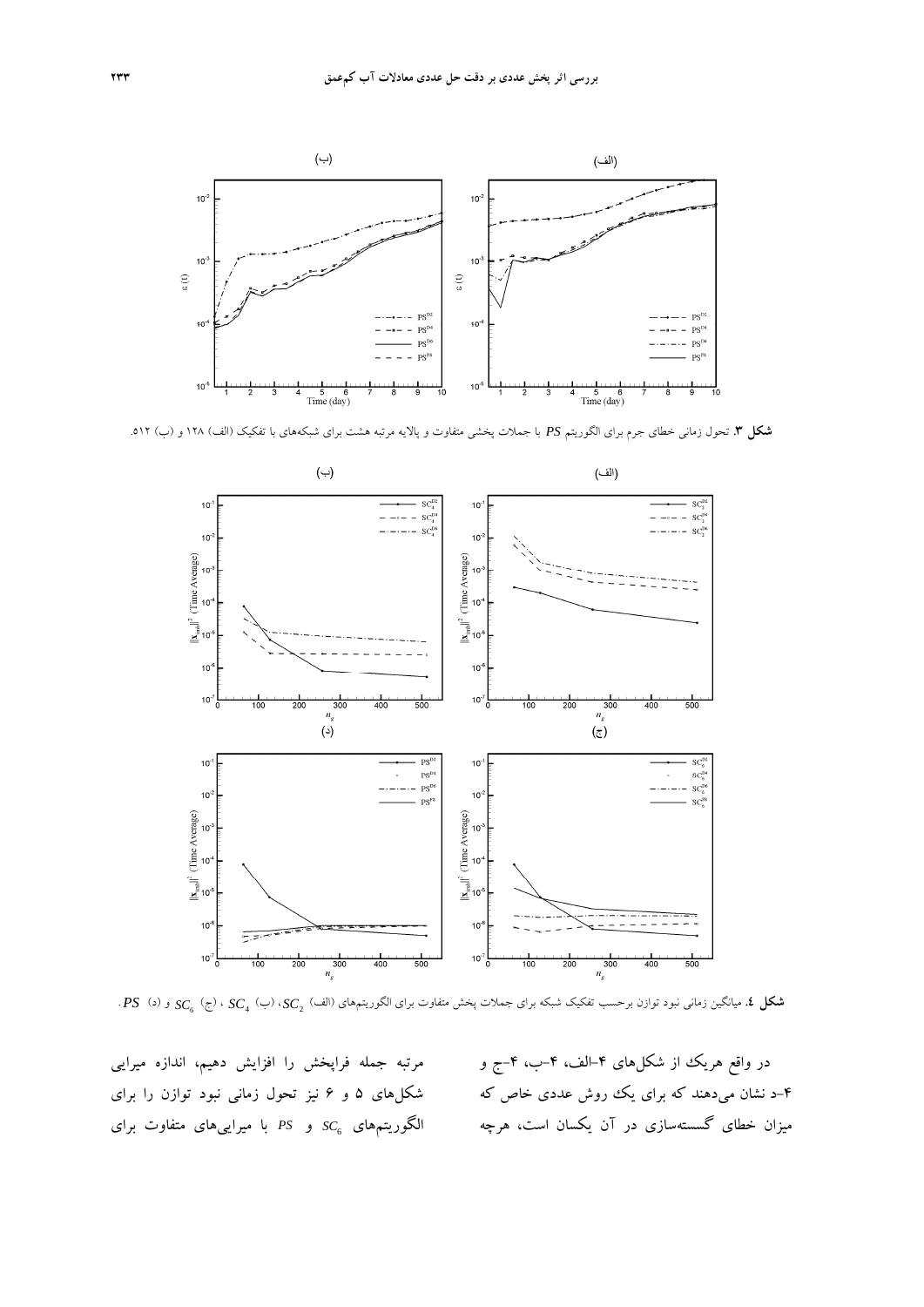درك كنيم، از طيف انرژي نبود توازن برحسب عدد موج استفاده ميكنيم (براي مثال دريچل و همكاران، 1999). در شكلهاي 7 و 8 اين طيف انرژي را براي روز دهم انتگرالگيري براي الگوريتمهاي متفاوت با اعمال ميراييهاي متفاوت، بهترتيب براي شبكههاي 128و 512

شبكههاي 128و 512 نشان ميدهند. همانطوركه در اين شكلها پيدا است، با افزايش دقت شبكه، بهويژه در روزهاي اوليه انتگرالگيري، ميزان نبود توازن بهطور قابلتوجهي كاهش مييابد. اين شكلها نيز نتايج بهدست آمده در بالا را تأييد ميكنند.

براي اينكه ميزان وابستگي نبود توازن به مقياس را بهتر



رسم كرده ايم.

*SC* با جملات پخشي متفاوت و پالايه مرتبه هشت براي شبكههاي با تفكيك (الف) 128 و (ب) .512 <sup>6</sup> **شكل .5** تحول زماني نبود توازن براي الگوريتم



**شكل .6** تحول زماني نبود توازن براي الگوريتم *PS* با جملات پخشي متفاوت و پالايه مرتبه هشت براي شبكههاي با تفكيك (الف) 128 و (ب) .512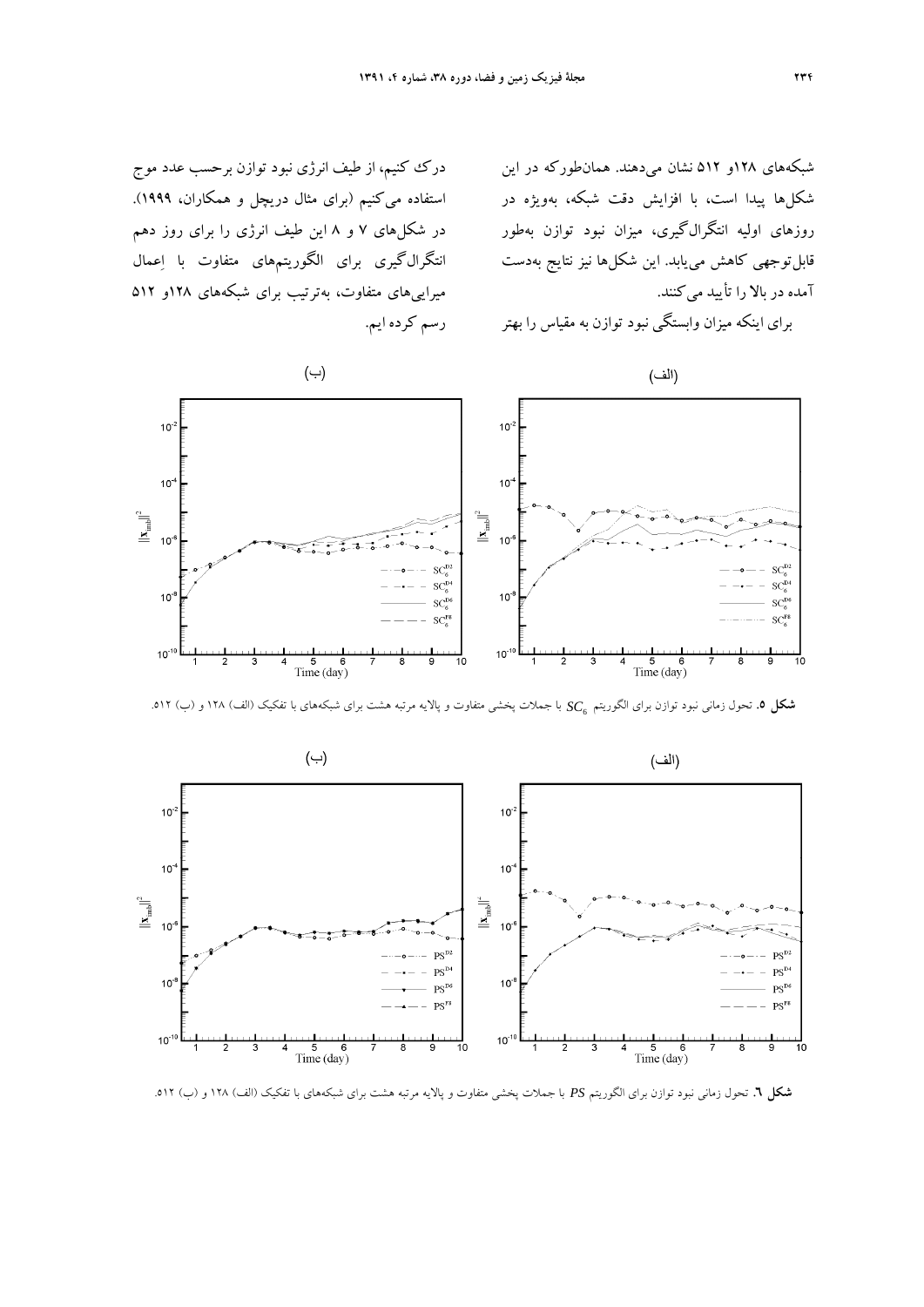

**شكل .7** طيف انرژي نبود توازن برحسب عدد موج براي روز دهم انتگرالگيري با جملات پخش متفاوت براي شبكه با تفكيك 128 براي الگوريتمهاي (الف) <sup>6</sup>*SC* و (د) *PS* . <sup>2</sup> *SC* ،) ب) 4*SC* ،) ج)

با مقايسه شكلهاي 7 و 8 مشاهده ميكنيم كه افزايش تفكيك شبكه موجب ميشود تا در همه مقياسهـا، طيـف انرژي نبود توازن بـراي الگـوريتمهـاي متفـاوت بـا اعمـال جملات فراپخش مرتبـه چهـار ، شـش و نيـز پالايـ ه مرتبـه هشت بهيكديگر نزديك شوند، درحاليكـه طيـف انـرژي نبود توازن الگوريتمهاي متفاوت با اعمال جملـه فـراپخش مرتبه دوم از بقيـه فاصـله دارد. در شـبكههـاي بـا تفكيـك كمتر كه در شـكل 7 مشـاهده مـيشـود ، بـهخصـوص در مقياسهاي ريـز (طـول مـوجهـاي كوچـك) ايـن تفـاوت مشـهود اسـت. همچنـين مشـاهده مـيكنـيم كـه افــزايش تفكيك شبكه، موجب ميشود تا مقياسهاي ريزتر نيـز در

طيف انرژي قرار گيرنـد كـه ايـن امـري بـديهي محسـوب ميشود.

اگر طيف توان ميدان تاوايي پتانسيلي را برحسب عـدد مــوج در روز دهــم انتگــرالگيــري بــراي الگــوريتمهــاي متفاوت و با اعمال ميراييهاي متفـاوت، بـراي شـبكههـاي 128و 512 رســم كنــيم، شــكلهــاي 9 و 10 را خــواهيم داشت. در اين شكلها مشاهده مي كنـيم كـه هرچـه ميـزان پخـش اضـافهشـده بـه معادلـه تـاوايي بيشـترباشـد (جملـه فراپخش مرتبه پايينتر)، طيف توان ميدان تاوايي پتانسـيلي كـاهش مـييابـد. ايـن موضـوع هرچـه بـه مقيـاس ريزتـر ميرويم بيشترنمايان ميشود.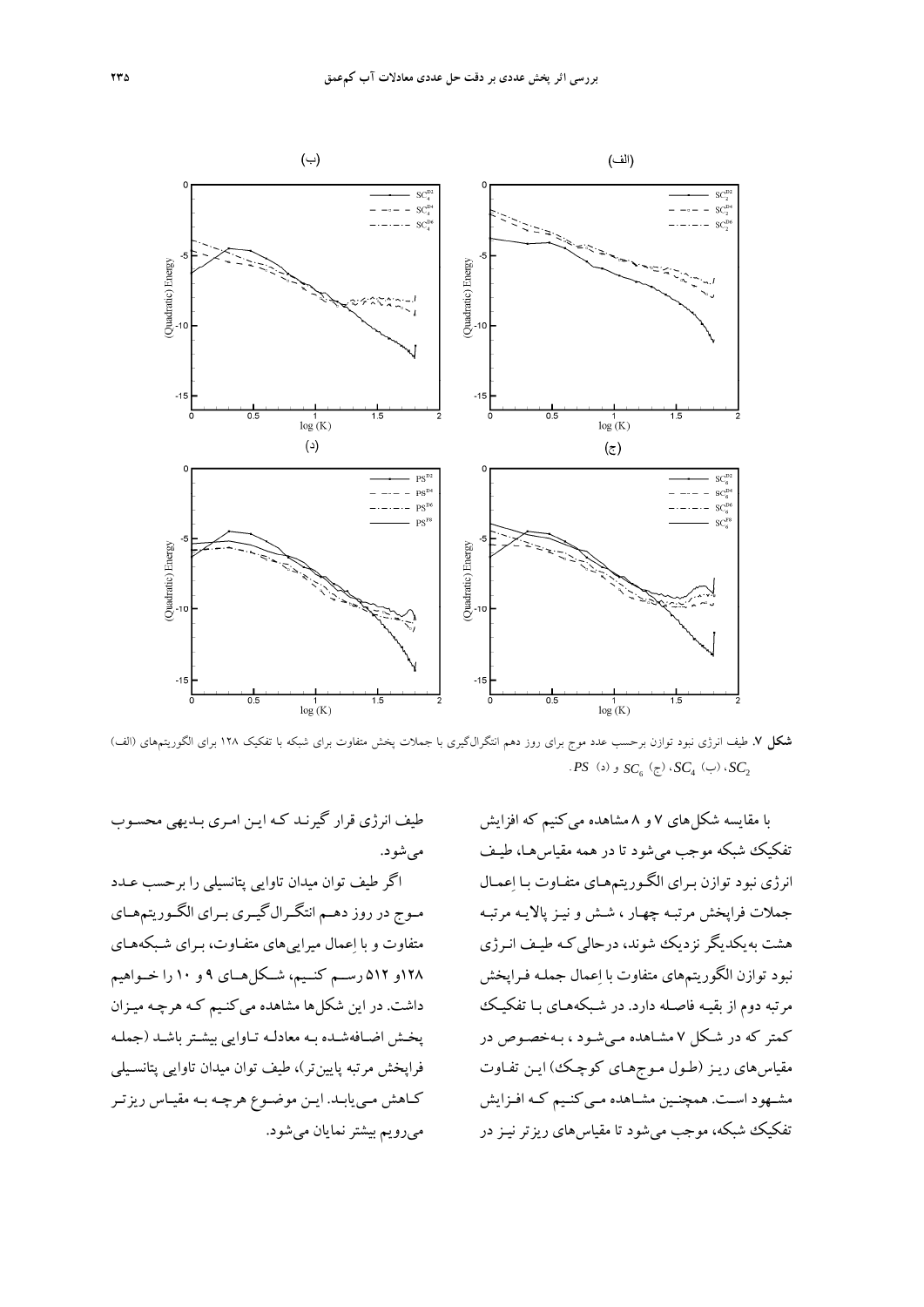

**شكل .8** طيف انرژي نبود توازن برحسب عدد موج براي روز دهم انتگرالگيري با جملات پخش متفاوت براي شبكه با تفكيك 512 براي الگوريتمهاي (الف) *SC* ،) ب) 4*SC* ،) ج) 6*SC* و (د) *PS* . <sup>2</sup>



**شكل .9** طيف توان (spectrum power (ميدان تاوايي پتانسيلي برحسب عدد موج براي روز دهم انتگرالگيري با جملات پخش متفاوت براي شبكه با تفكيك *SC* ،) ب) 4*SC* ،) ج) 6*SC* و (د) *PS* . <sup>2</sup> 128 براي الگوريتمهاي (الف)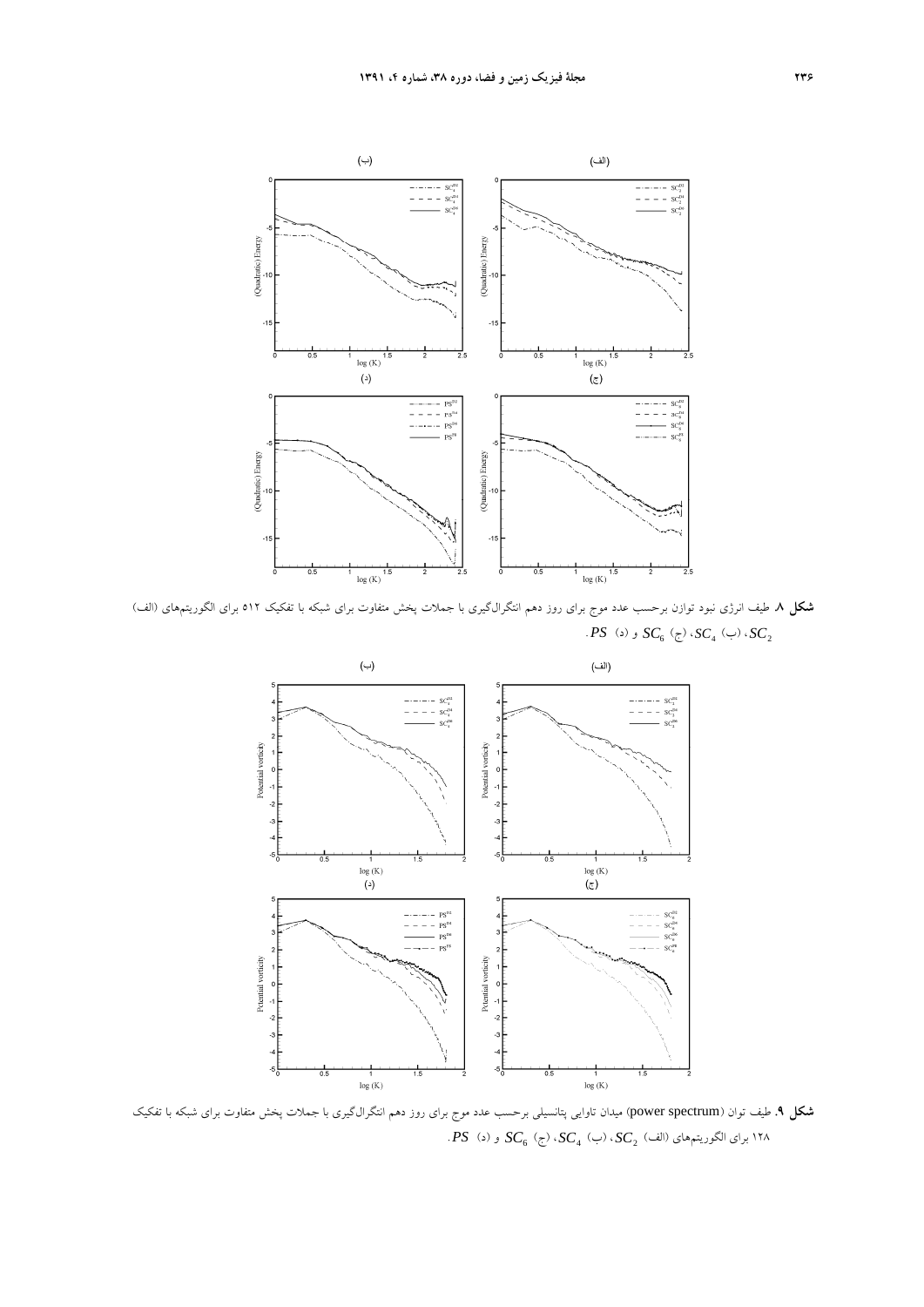در مقيــاسهــاي درشــت (اعــداد مــوج كوچــك) و بهخصوص در شـبكههـاي بـا تفكيـك زيـاد (تعـداد نقـاط شــبكه بيشــتر)، طيــف تــوان ميــدان تــاوايي پتانســيلي بـــراي جمـــلات فـــراپخش متفـــاوت و پالايـــه فشـــرده مرتبـه هشـت تفـاوت كمـي بـا يكـديگردارنـد. در مـورد پالايه مرتبه هشت نيـز همـانطـور كـه پـيشتـر ذكـر شـد، چــون انــدازه ميرايــي تــاوايي نســبت بــه جملــه فــراپخش مرتبــه شــش كمتــراســت، بنــابراين طيــف تــوان ميــدان تاوايي پتانسـيلي بـراي پالايـه فشـرده مرتبـه هشـت، بـالاتر از جملــه فــراپخش مرتبــه شــش قــرار مــيگيــرد. ايــن

شكلها نيز نشان ميدهند كـه اثـرميرايـي جملـه فـراپخش مرتبــه دوم روي مقيــاسهــاي متفــاوت و بــهخصــوص مقيـاسهـاي كوچـك بـا سـايرميرايـيهـا يعنـي جمـلات فراپخش مرتبه چهار و شش و پالايـه مرتبـه هشـت، كـاملاً متفاوت است.

همچنين اين شكلهـا نشـان مـيدهنـد كـه بـا افـزايش تفكيك شبكه از 128 به 512 ميرايـيهـاي جمـلات مرتبـه چهار و شش و پالايه مرتبه هشـت بـهيكـديگر نزديـكتـر ميشوند درحاليكه ميرايـي جملـه مرتبـه دوم همچنـان بـا سايرين اختلاف دارد.



**شكل .10** طيف توان ميدان تاوايي پتانسيلي برحسب عدد موج براي روز دهم انتگرالگيري با جملات پخش متفاوت براي شبكه با تفكيك 512 براي  $PS$  (د)  $SC_{6}$  (ج)  $SC_{4}$  (ب)  $SC_{2}$  (د)  $SC_{2}$  .  $SU_{2}$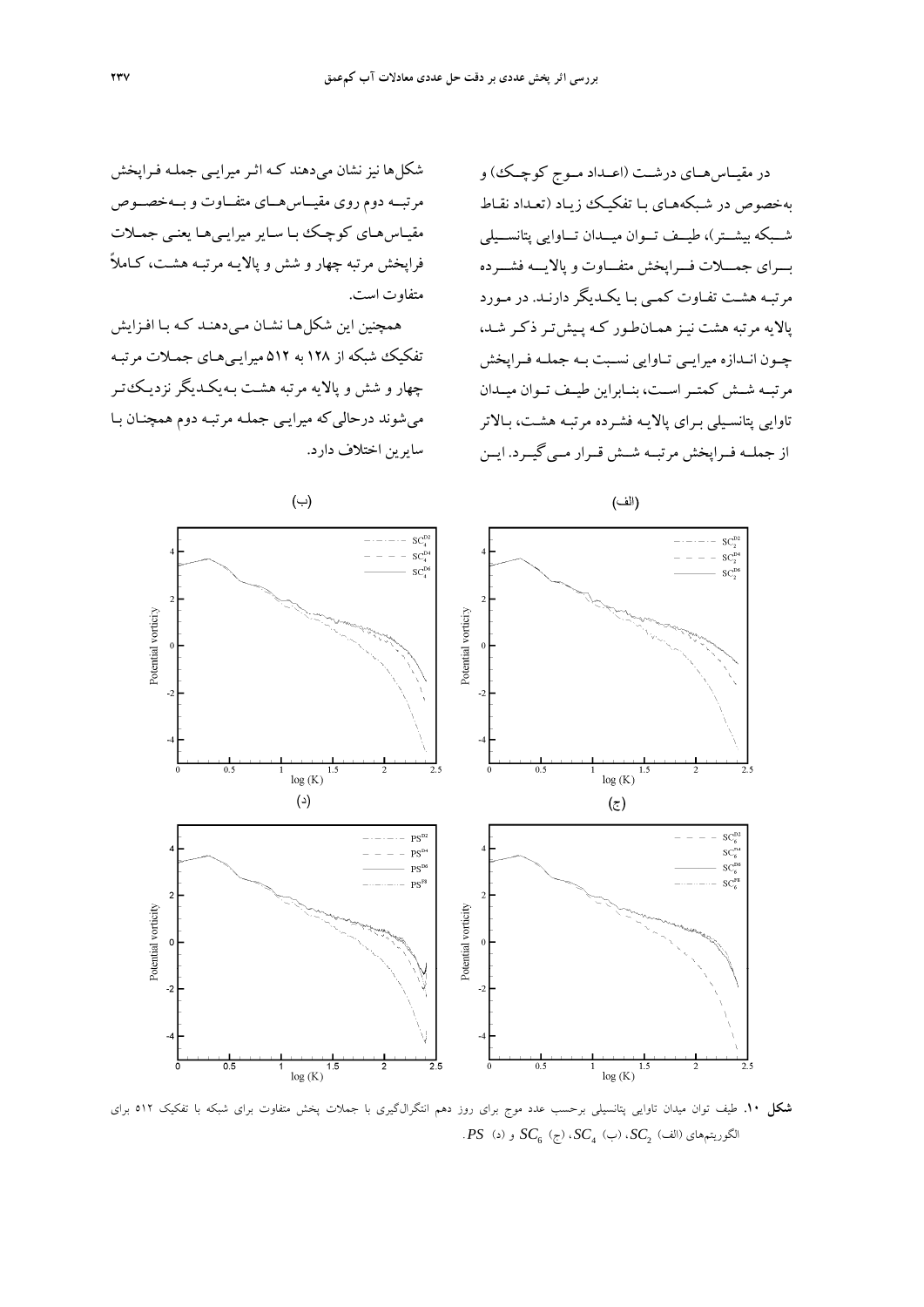همانطور كه در بالا اشاره شد، مقادير خطـاي جـرم و نبـــود تـــوازن در دوروش اَبرفشـــرده مرتبـــه شـــش و روش طيفــيوار نشــان مــيدهــد كــه ايــن دوروش قابــل رقابت با يكديگرند. در جدولهـاي 1 و 2 بـه مقايسـه ايـن دوروش از راه مقـــادير خطـــاي جـــرم ونبـــود تـــوازن پرداختــهايــم. جــدول 1 مقــدار خطــاي جــرم بــراي روز دهم انتگرالگيري و جدول 2 ميانگين زمـاني نبـود تـوازن را نشان ميدهد. با اسـتفاده از ايـن جـدولهـا، درمـييـابيم كــه ميــزان خطــاي جــرم و نيــز نبــود تــوازن حاصــل از روش طيفـيوار بـراي جمـلات فـراپخش مرتبـه بـالاتراز دو كمتــراز روش اَبرفشــرده مرتبــه شــش اســت. البتــه مقــادير خطــاي جــرم ونبــود تــوازن حاصــل از دوروش، بسيار به هم نزديـكانـد، امـا مقـادير فـوق نشـان مـي دهـد كه براي جملات فراپخش مرتبههاي بـالا، روش طيفـيوار مــيتوانــد در حــل عــددي معــادلات آب كــمعمــق بــا اعمال جملات فراپخش مناسبترباشد.

**جدول .1** خطاي جرم براي روز دهم انتگرالگيري.

| method      | $n_g = 128$ | $n_g = 512$ |
|-------------|-------------|-------------|
| $SC_6^{D2}$ | 2.0086E-002 | 6.0233E-003 |
| $SC_6^{D4}$ | 7.7939E-003 | 4.6050E-003 |
| $SC_6^{D6}$ | 7.7939E-003 | 4.7717E-003 |
| $SC_6^{F8}$ | 8.6291E-003 | 5.0145E-003 |
| $PS^{D2}$   | 2.0090E-002 | 6.0131E-003 |
| $PS^{D4}$   | 8.2697E-003 | 4.4565E-003 |
| $PS^{D6}$   | 7.7248E-003 | 4.2088E-003 |
| $PSF^8$     | 8.2371E-003 | 4.4468E-003 |

|  |  |  | جدول ۲. میانگین زمان <sub>ی</sub> نبود توازن. |  |  |
|--|--|--|-----------------------------------------------|--|--|
|--|--|--|-----------------------------------------------|--|--|

| method      | $n_{g} = 128$ | $n_{g} = 512$ |
|-------------|---------------|---------------|
| $SC_6^{D2}$ | 7.3226E-006   | 4.9300E-007   |
| $SC_6^{D4}$ | 6.4552E-007   | 1.1588E-006   |
| $SC_6^{D6}$ | 1.7868E-006   | 1.9856E-006   |
| $SC_6^{F8}$ | 6.8385E-006   | 2.1968E-006   |
| $PS^{D2}$   | 7.3459E-006   | 4.9769E-007   |
| $PS^{D4}$   | 5.1041E-007   | 9.8847E-007   |
| $PS^{D6}$   | 5.4301E-007   | 1.0146E-006   |
| $PS^{F8}$   | 6.9890E-007   | 1.0070E-006   |

**5 نتيجهگيري** 

در پژوهش حاضر، اثر پخش عددي بر دقـت حـل عـددي شــكل اويلــري معــادلات آب كــمعمــق بــا اســتفاده از روشهـاي بـا توانـايي تفكيـك زيـاد مـورد بررسـي قـرار گرفت. روشهاي مورد استفاده براي گسستهسازي مكـاني معادلات روشهـاي اَبرفشـرده مرتبـه ششـم، فشـرده مرتبـه چهـارم، طيفـيوار و مرتبـه دوم مركـزي هسـتند. همچنـين علاوه بر افزودن جمله فراپخش بـه معادلـه تـاوايي، امكـان استفاده از يك پالايـه فشـرده مرتبـه هشـتم بـه جـاي جملـه پــيشگفتــه، هنگــام اعمــال روشهــاي اَبرفشــرده وروش طيفيوار، مورد توجه قرار گرفت.

نتايج بهدستآمده براي روش مرتبـه دوم مركـزي كـه روشي با توانايي تفكيـك كـم اسـت، نشـان مـي دهـد كـه انتخاب توان جملـه فـراپخش بـا توجـه بـه تفكيـك شـبكه محدوديت دارد. براي شبكههاي با تفكيك كم و متوسـط ميتوان از جمله فراپخش با توان دو و چهار استفاده كـرد،